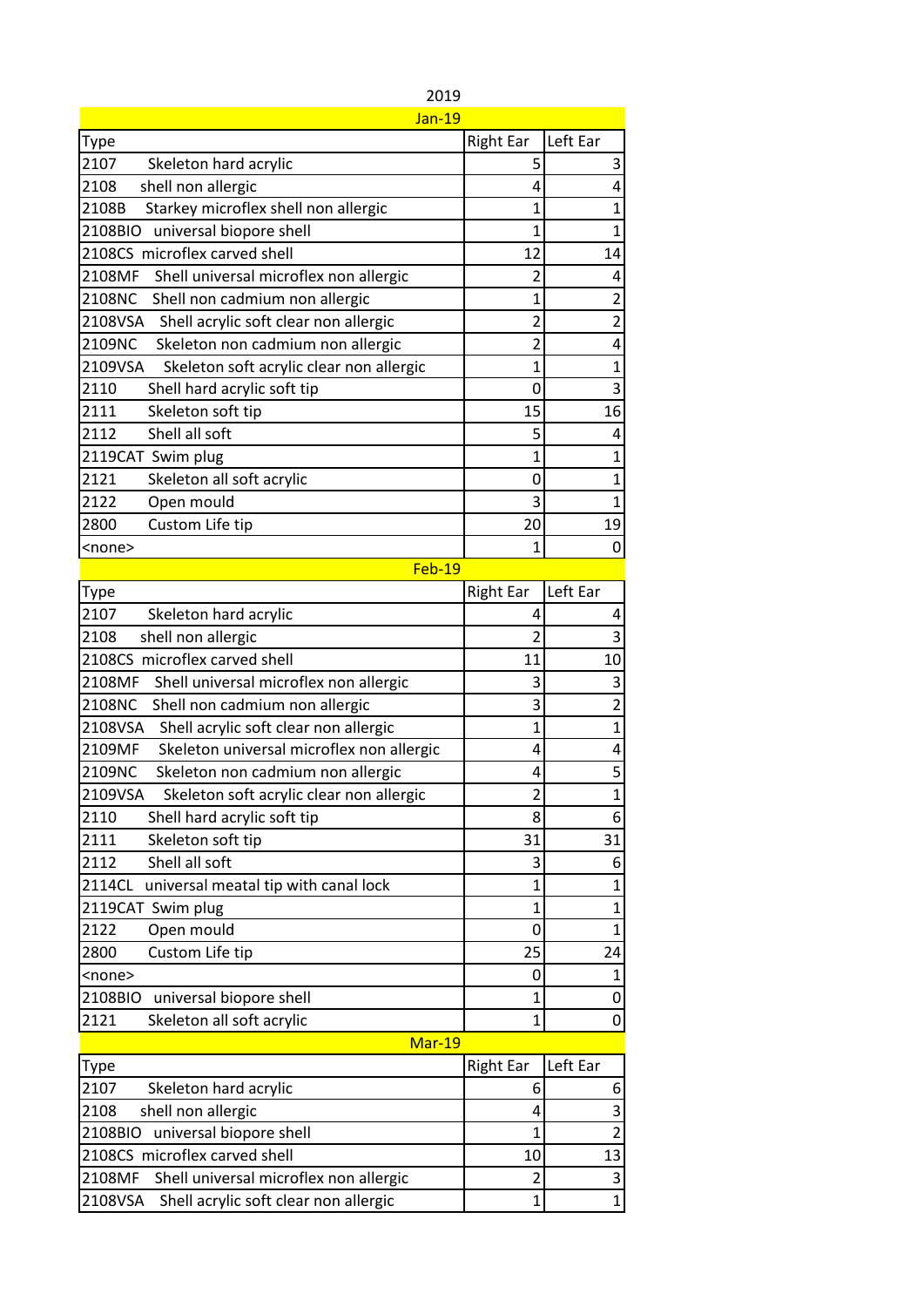| 2109MF<br>Skeleton universal microflex non allergic | 1                | 1                       |
|-----------------------------------------------------|------------------|-------------------------|
| 2109NC<br>Skeleton non cadmium non allergic         | 6                | $\overline{2}$          |
| 2109VSA<br>Skeleton soft acrylic clear non allergic | 4                | $\overline{1}$          |
| 2110<br>Shell hard acrylic soft tip                 | 4                | 3                       |
| 2111<br>Skeleton soft tip                           | 14               | 16                      |
| Shell all soft<br>2112                              | 9                | 9                       |
| 2119CAT Swim plug                                   | 4                | 4                       |
| 2122<br>Open mould                                  | $\overline{c}$   | $\overline{2}$          |
| Custom Life tip<br>2800                             | 18               | 16                      |
| <none></none>                                       | 1                | 1                       |
| 2108NC<br>Shell non cadmium non allergic            | $\overline{1}$   | 0                       |
| 2109<br>skeleton non allergic                       | $\overline{1}$   | 0                       |
| Apr-19                                              |                  |                         |
| Type                                                | <b>Right Ear</b> | Left Ear                |
| 2106<br>Shell hard acrylic                          | $\mathbf{1}$     | 1                       |
| 2107<br>Skeleton hard acrylic                       | 9                | $\overline{7}$          |
| shell non allergic<br>2108                          | 4                | $\overline{2}$          |
| 2108B<br>Starkey microflex shell non allergic       | $\overline{2}$   | 3                       |
| 2108BIO universal biopore shell                     | $\overline{2}$   | $\overline{1}$          |
| 2108CS microflex carved shell                       | 12               | 13                      |
| 2108MF<br>Shell universal microflex non allergic    | $\overline{2}$   | $\overline{2}$          |
| 2108NC<br>Shell non cadmium non allergic            | 1                | $\mathbf 1$             |
| 2108VSA<br>Shell acrylic soft clear non allergic    | 3                | $\overline{2}$          |
| skeleton non allergic<br>2109                       | $\overline{2}$   | 1                       |
| Skeleton non cadmium non allergic<br>2109NC         | $\overline{2}$   | 6                       |
| 2109VSA<br>Skeleton soft acrylic clear non allergic | $\overline{1}$   | $\mathbf 1$             |
| 2110<br>Shell hard acrylic soft tip                 | 3                | 4                       |
| 2111<br>Skeleton soft tip                           | 26               | 24                      |
| Shell all soft<br>2112                              | 14               | 11                      |
| 2119CAT Swim plug                                   | 5                | 4                       |
| 2122<br>Open mould                                  | $\overline{2}$   | $\overline{2}$          |
| 2800<br>Custom Life tip                             | 16               | 14                      |
| <none></none>                                       | 1                | $\overline{\mathbf{c}}$ |
| 2109B<br>Skeleton starkey microflex non allergic    | 1                | 0                       |
| 2109S<br>Skeleton silicone soft light brown         | $\overline{1}$   | 0                       |
| 4114TT<br>starkey thin tube custom tip              | 1                | 0                       |
| $May-19$                                            |                  |                         |
| Type                                                | <b>Right Ear</b> | Left Ear                |
| 2107<br>Skeleton hard acrylic                       | 3                | 1                       |
| 2108<br>shell non allergic                          | $\overline{c}$   | 1                       |
| universal biopore shell<br>2108BIO                  | 0                | 1                       |
| 2108CS microflex carved shell                       | 7                | 16                      |
| 2108MF<br>Shell universal microflex non allergic    | 3                | 4                       |
| 2108NC<br>Shell non cadmium non allergic            | $\overline{1}$   | $\overline{c}$          |
| 2109<br>skeleton non allergic                       | $\overline{2}$   | $\mathbf 1$             |
| 2109MF<br>Skeleton universal microflex non allergic | 0                | $\mathbf 1$             |
| 2109NC<br>Skeleton non cadmium non allergic         | 3                | $\overline{\mathbf{c}}$ |
| 2110<br>Shell hard acrylic soft tip                 | 7                | $\overline{4}$          |

2111 Skeleton soft tip 22 23<br>2112 Shell all soft 6 2

2112 Shell all soft 6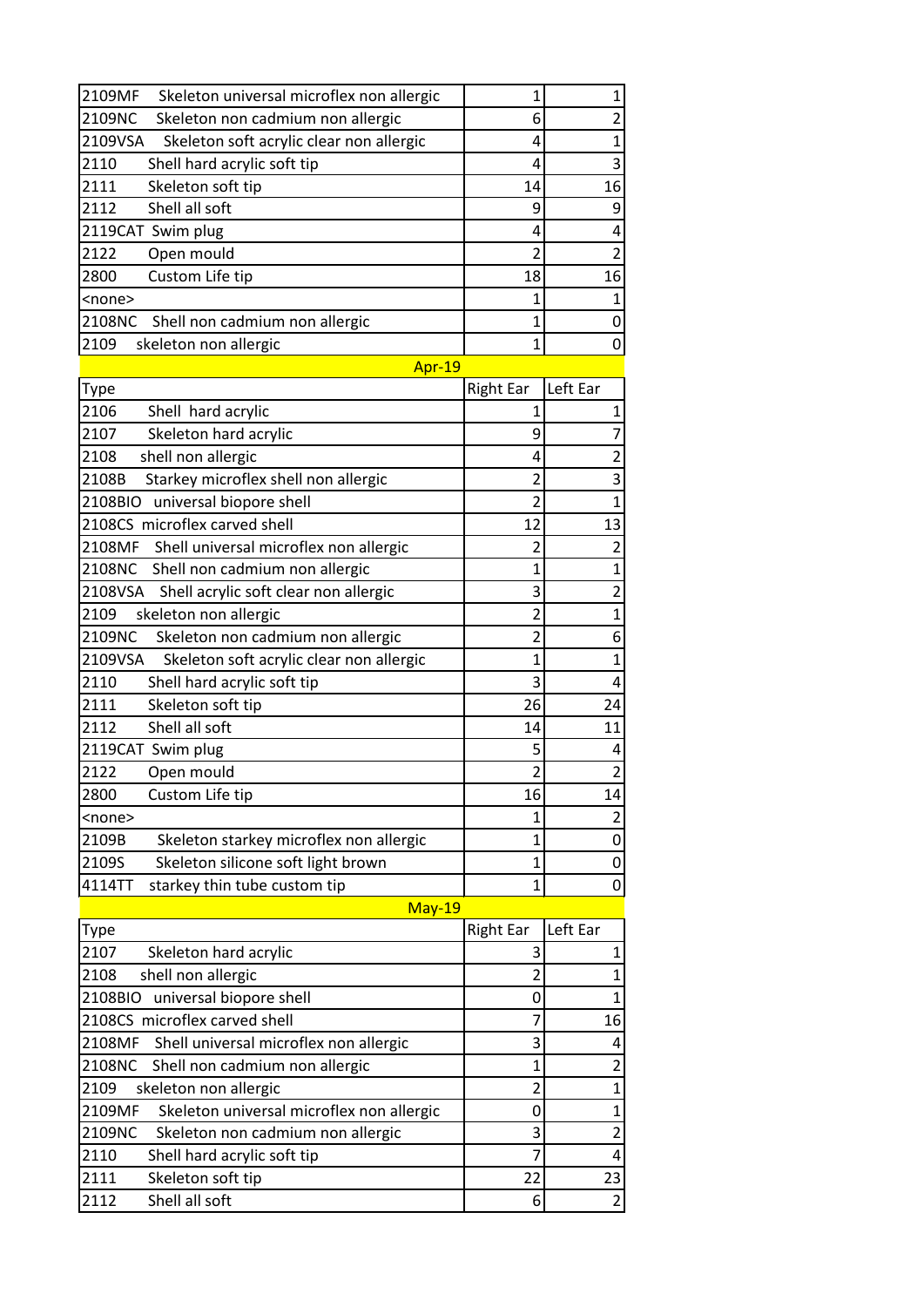| 2116CL universal soft meatal tip with canal lock    |    |  |
|-----------------------------------------------------|----|--|
| 2119CAT Swim plug                                   |    |  |
| 12122<br>Open mould                                 |    |  |
| 2800<br>Custom Life tip                             | 17 |  |
| <none></none>                                       |    |  |
| 2109VSA<br>Skeleton soft acrylic clear non allergic |    |  |

## Jun-19

| Type                                              | <b>Right Ear</b> | Left Ear                 |
|---------------------------------------------------|------------------|--------------------------|
| 2106<br>Shell hard acrylic                        | 3                | 2                        |
| 2107<br>Skeleton hard acrylic                     | 3                |                          |
| 2108<br>shell non allergic                        | $\overline{1}$   |                          |
| 2108BIO<br>universal biopore shell                | 0                | 1                        |
| 2108CS microflex carved shell                     | 14               | 12                       |
| 2108MF<br>Shell universal microflex non allergic  | 0                | $\mathfrak z$            |
| 2108NC<br>Shell non cadmium non allergic          | 2                | 1                        |
| 2108UHA Shell translucent pink hard non allergic  | 0                |                          |
| 2108VSA<br>Shell acrylic soft clear non allergic  | 4                | 3                        |
| 2109NC<br>Skeleton non cadmium non allergic       | $\overline{2}$   | $\overline{2}$           |
| 2110<br>Shell hard acrylic soft tip               | 6                | 5                        |
| 2111<br>Skeleton soft tip                         | 15               | 17                       |
| 2112<br>Shell all soft                            | 11               | 15                       |
| 2119CAT Swim plug                                 | 5                | 5                        |
| 2121<br>Skeleton all soft acrylic                 | $\overline{1}$   | 1                        |
| 2122<br>Open mould                                | 2                | $\overline{\mathcal{L}}$ |
| 2800<br>Custom Life tip                           | 24               | 26                       |
| <none></none>                                     | 4                | 2                        |
| 2109UHA<br>Skeleton translucent hard non allergic | $\mathbf{1}$     | 0                        |
| Jul-19                                            |                  |                          |

| Type                                               | <b>Right Ear</b> | Left Ear       |
|----------------------------------------------------|------------------|----------------|
| 2106<br>Shell hard acrylic                         | 2                | 1              |
| 2107<br>Skeleton hard acrylic                      | $\overline{2}$   | $\overline{2}$ |
| 2108<br>shell non allergic                         | 6                | 6              |
| universal biopore shell<br>2108BIO                 | $\overline{1}$   | 1              |
| 2108CS microflex carved shell                      | 16               | 13             |
| 2108MF<br>Shell universal microflex non allergic   | 3                | 6              |
| 2108NC<br>Shell non cadmium non allergic           | $\overline{2}$   | 1              |
| 2108PSA Shell soft acrylic pink shell non allergic | 0                | 1              |
| 2108VSA<br>Shell acrylic soft clear non allergic   | $\overline{2}$   | 3              |
| 2109<br>skeleton non allergic                      | $\mathbf{1}$     | 1              |
| 2109NC<br>Skeleton non cadmium non allergic        | 1                | 1              |
| 2109UHA<br>Skeleton translucent hard non allergic  | $\overline{1}$   | 1              |
| 2110<br>Shell hard acrylic soft tip                | 4                | 7              |
| 2111<br>Skeleton soft tip                          | 22               | 27             |
| Shell all soft<br>2112                             | 5                | 1              |
| 2115<br>Meatal soft tip                            | 3                | $\overline{2}$ |
| 2119CAT Swim plug                                  | 3                | 3              |
| 2121<br>Skeleton all soft acrylic                  | 0                | 1              |
| 2122<br>Open mould                                 | $\mathbf{1}$     | $\overline{2}$ |
| 2800<br>Custom Life tip                            | 22               | 16             |
| <none></none>                                      | 4                | 3              |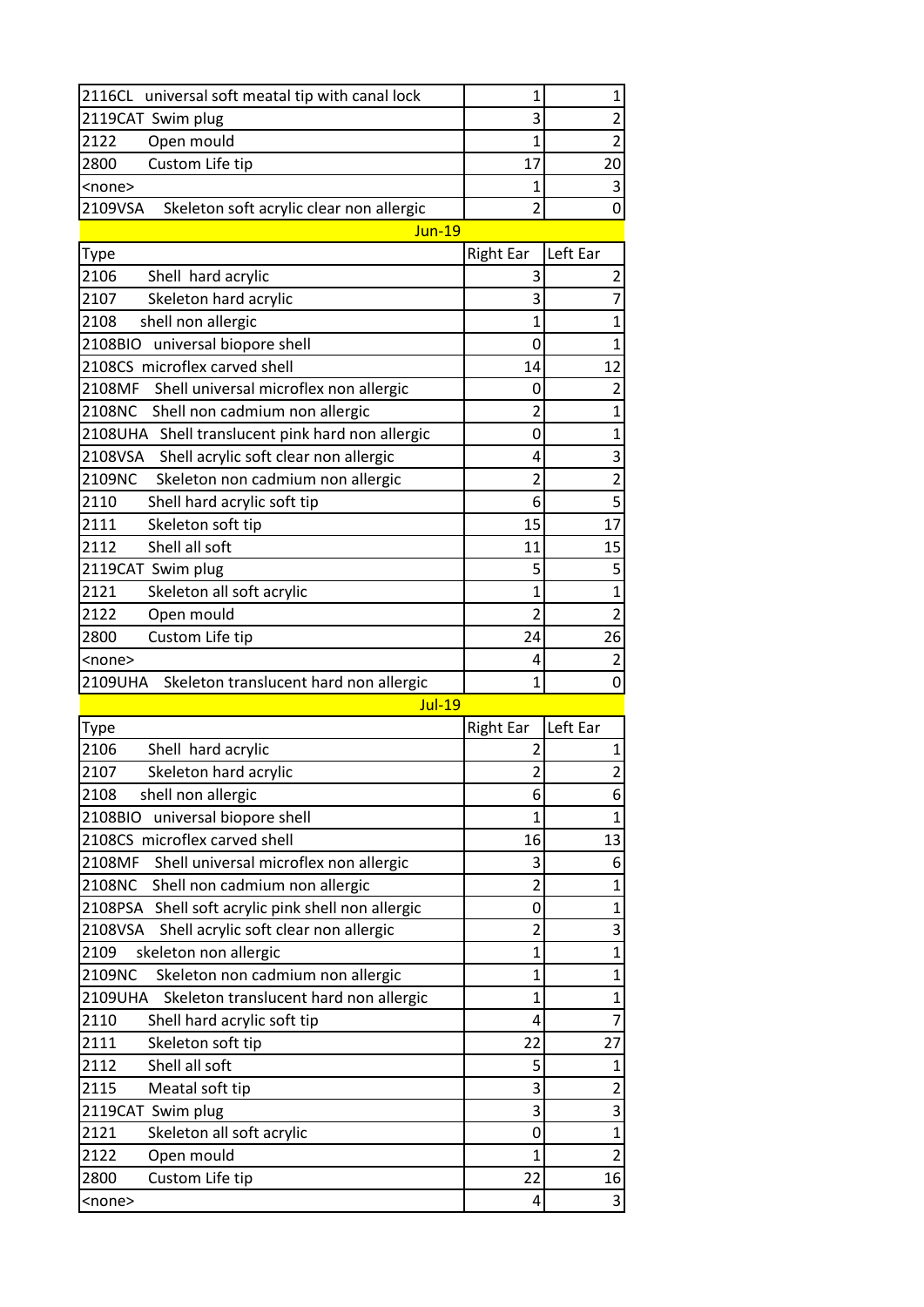| 2108B<br>Starkey microflex shell non allergic       | 1                | 0                       |
|-----------------------------------------------------|------------------|-------------------------|
| 2109PSA<br>Skeleton soft acrylic pink non allergic  | $\overline{c}$   | 0                       |
| 2109VSA<br>Skeleton soft acrylic clear non allergic | $\mathbf{1}$     | $\pmb{0}$               |
| Aug-19                                              |                  |                         |
| Type                                                | <b>Right Ear</b> | Left Ear                |
| 2106<br>Shell hard acrylic                          | 1                | 1                       |
| 2107<br>Skeleton hard acrylic                       | 2                | $\mathbf 1$             |
| shell non allergic<br>2108                          | 3                | $\overline{2}$          |
| 2108CS microflex carved shell                       | 9                | 12                      |
| 2108MF<br>Shell universal microflex non allergic    | 4                | 2                       |
| Shell acrylic soft clear non allergic<br>2108VSA    | 4                | $\overline{2}$          |
| skeleton expanded for extra seal<br>2109AVC         | 1                | $\mathbf 1$             |
| 2109VSA<br>Skeleton soft acrylic clear non allergic | $\mathbf{1}$     | $\overline{\mathbf{c}}$ |
| 2110<br>Shell hard acrylic soft tip                 | 4                | 3                       |
| 2111<br>Skeleton soft tip                           | 25               | 21                      |
| Shell all soft<br>2112                              | 3                | 4                       |
| 2119CAT Swim plug                                   | $\overline{2}$   | $\overline{2}$          |
| 2121<br>Skeleton all soft acrylic                   | $\mathbf{1}$     | $\mathbf 1$             |
| 2800<br>Custom Life tip                             | 19               | 23                      |
| <none></none>                                       | 3                | $\overline{c}$          |
| 2108BIO universal biopore shell                     | 1                | 0                       |
| $Sep-19$                                            |                  |                         |
| Type                                                | <b>Right Ear</b> | Left Ear                |
| 2106<br>Shell hard acrylic                          | 1                | 2                       |
| 2107<br>Skeleton hard acrylic                       | 3                | 3                       |
| 2108<br>shell non allergic                          | 2                | 3                       |
| Starkey microflex shell non allergic<br>2108B       | $\overline{c}$   | $\mathbf 1$             |
| 2108BIO<br>universal biopore shell                  | 0                | $\mathbf 1$             |
| 2108CS microflex carved shell                       | 10               | 8                       |
| 2108MF<br>Shell universal microflex non allergic    | 3                | 5                       |
| 2108MP<br>shell micropor non allergic               | $\mathbf{1}$     | $\mathbf{1}$            |
| 2108NC<br>Shell non cadmium non allergic            | 0                | 1                       |
| Shell acrylic soft clear non allergic<br>2108VSA    | 3                | 3                       |
| 2109<br>skeleton non allergic                       | 1                | $\overline{\mathbf{c}}$ |
| Shell hard acrylic soft tip<br>2110                 | 8                | 4                       |
| 2111<br>Skeleton soft tip                           | 24               | 17                      |
| Shell all soft<br>2112                              | 6                | 5                       |
| 2115CL<br>univeral meatal soft tip with canal lock  | 1                | $\mathbf 1$             |
| 2119CAT Swim plug                                   | 5                | 5                       |
| 2122<br>Open mould                                  | 4                | 3                       |
| Custom Life tip<br>2800                             | 31               | 29                      |
| <none></none>                                       | 8                | 7                       |
| 2109NC<br>Skeleton non cadmium non allergic         | 3                | 0                       |
| 2116CL<br>universal soft meatal tip with canal lock | $\mathbf{1}$     | $\mathbf 0$             |
| $Oct-19$                                            |                  |                         |
| Type                                                | <b>Right Ear</b> | Left Ear                |
| 2107<br>Skeleton hard acrylic                       | $\mathbf{1}$     | 1                       |
| shell non allergic<br>2108                          | 5                | $\overline{\mathbf{c}}$ |
| Starkey microflex shell non allergic<br>2108B       | $\overline{1}$   | $\mathbf{1}$            |
| 2108BIO<br>universal biopore shell                  | 3                | $\mathbf 1$             |

2108BIO universal biopore shell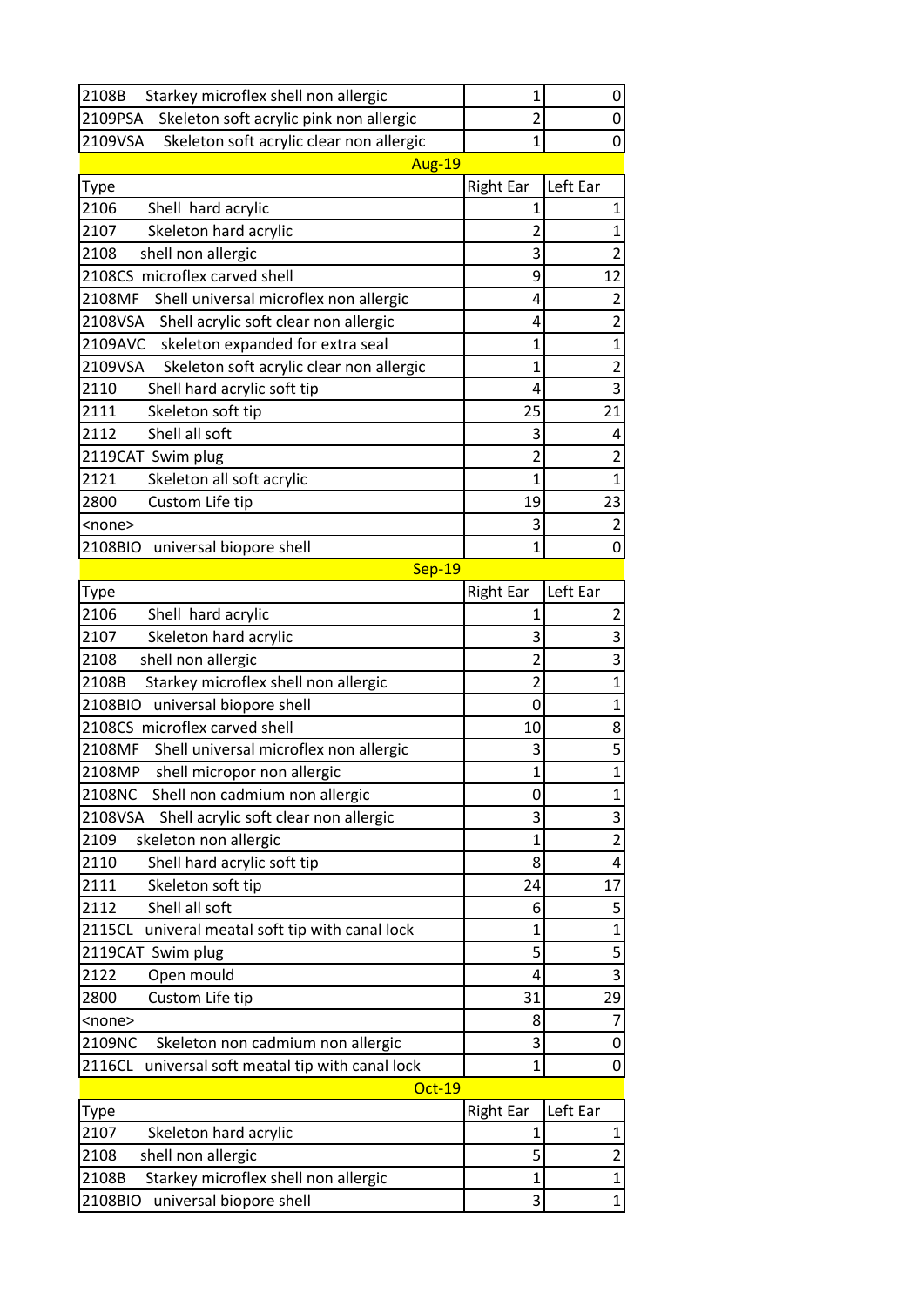| 2108CS microflex carved shell                       | 10               | 11                      |
|-----------------------------------------------------|------------------|-------------------------|
| 2108MF<br>Shell universal microflex non allergic    | 3                | 2                       |
| 2108NC<br>Shell non cadmium non allergic            | 0                | $\mathbf{1}$            |
| 2108PSA Shell soft acrylic pink shell non allergic  | 0                | 1                       |
| 2108VSA Shell acrylic soft clear non allergic       | 1                | 1                       |
| 2109<br>skeleton non allergic                       | $\overline{1}$   | $\overline{2}$          |
| 2109NC<br>Skeleton non cadmium non allergic         | 5                | 3                       |
| 2109UHA<br>Skeleton translucent hard non allergic   | $\overline{1}$   | $\mathbf{1}$            |
| 2110<br>Shell hard acrylic soft tip                 | 7                | 6                       |
| 2111<br>Skeleton soft tip                           | 38               | 32                      |
| 2112<br>Shell all soft                              | 4                | 4                       |
| 2116CL universal soft meatal tip with canal lock    | 0                | $\mathbf{1}$            |
| 2119CAT Swim plug                                   | 1                | 2                       |
| 2122<br>Open mould                                  | 2                | $\overline{2}$          |
| 2800<br>Custom Life tip                             | 18               | 18                      |
| <none></none>                                       | 2                | $\mathbf{1}$            |
| 2109B<br>Skeleton starkey microflex non allergic    | 1                | 0                       |
| Skeleton universal microflex non allergic<br>2109MF | $\mathbf{1}$     | 0                       |
| 2109VSA<br>Skeleton soft acrylic clear non allergic | $\overline{1}$   | 0                       |
| <b>Nov-19</b>                                       |                  |                         |
| Type                                                | <b>Right Ear</b> | Left Ear                |
| 2106<br>Shell hard acrylic                          | 0                | 2                       |
| 2107<br>Skeleton hard acrylic                       | 3                | 5                       |
| 2108<br>shell non allergic                          | $\overline{2}$   | $\mathbf 1$             |
| 2108BIO<br>universal biopore shell                  | $\overline{1}$   | $\overline{2}$          |
| 2108CS microflex carved shell                       | 11               | 13                      |
| 2108MF<br>Shell universal microflex non allergic    | 1                | 1                       |
| 2109NC<br>Skeleton non cadmium non allergic         | $\overline{2}$   | 2                       |
| 2109VSA<br>Skeleton soft acrylic clear non allergic | 2                | $\overline{\mathbf{c}}$ |
| 2110<br>Shell hard acrylic soft tip                 | 3                | 4                       |
| 2111<br>Skeleton soft tip                           | 18               | 21                      |
| 2112<br>Shell all soft                              | 5                | 6                       |
| 2119CAT Swim plug                                   | 3                | 4                       |
| 2121<br>Skeleton all soft acrylic                   | 3                | 3                       |
| Custom Life tip<br>2800                             | 27               | 28                      |
| Shell acrylic soft clear non allergic<br>2108VSA    | 1                | 0                       |
| skeleton non allergic<br>2109                       | 1                | 0                       |
| Skeleton universal microflex non allergic<br>2109MF | $\mathbf{1}$     | 0                       |
| <none></none>                                       |                  |                         |
|                                                     | 2                | 0                       |
| <b>Dec-19</b>                                       |                  |                         |
| <b>Type</b>                                         | <b>Right Ear</b> | Left Ear                |

| Type                                          | Right Ear | ILeft Ear     |
|-----------------------------------------------|-----------|---------------|
| 2107<br>Skeleton hard acrylic                 |           | 3             |
| 2108B<br>Starkey microflex shell non allergic |           | 1             |
| 2108BIO universal biopore shell               |           | $\mathcal{P}$ |
| 2108CS microflex carved shell                 | 13        | 17            |
| 2108MF Shell universal microflex non allergic |           | 5             |
| 2108VSA Shell acrylic soft clear non allergic |           | 2             |
| 2109AVC skeleton expanded for extra seal      |           | 1             |
| 2110<br>Shell hard acrylic soft tip           |           | 6             |
| 2111<br>Skeleton soft tip                     | 19        | 22            |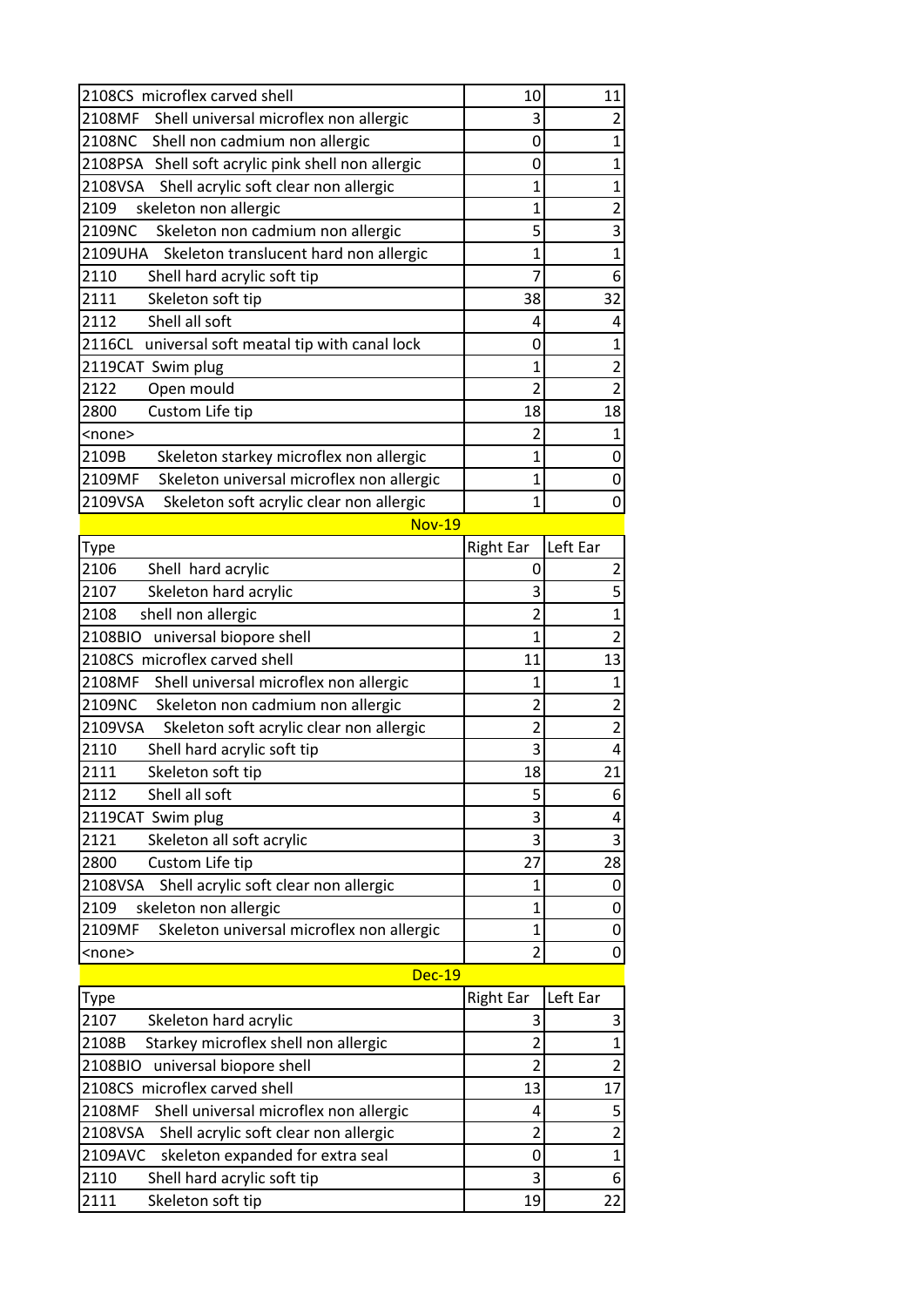| Shell all soft<br>2112                              |    |  |
|-----------------------------------------------------|----|--|
| 2119CAT Swim plug                                   |    |  |
| 2122<br>Open mould                                  |    |  |
| 2800<br>Custom Life tip                             | 17 |  |
| <none></none>                                       |    |  |
| 2108NC Shell non cadmium non allergic               |    |  |
| 2109PSA<br>Skeleton soft acrylic pink non allergic  |    |  |
| 2109VSA<br>Skeleton soft acrylic clear non allergic |    |  |
| ----                                                |    |  |

| <b>Jan-20</b>                                       |                          |                         |
|-----------------------------------------------------|--------------------------|-------------------------|
| <b>Type</b>                                         | <b>Right Ear</b>         | Left Ear                |
| 2106<br>Shell hard acrylic                          | 1                        | $\mathbf{1}$            |
| Skeleton hard acrylic<br>2107                       | 0                        | 3                       |
| shell non allergic<br>2108                          |                          | $\overline{\mathbf{c}}$ |
| universal biopore shell<br>2108BIO                  | 3                        | $\overline{a}$          |
| 2108CS microflex carved shell                       | 15                       | 13                      |
| 2108MF<br>Shell universal microflex non allergic    | 0                        | 1                       |
| 2108NC<br>Shell non cadmium non allergic            |                          | $\mathbf{1}$            |
| 2108VSA<br>Shell acrylic soft clear non allergic    | 3                        | 4                       |
| 2109<br>skeleton non allergic                       | 1                        | 4                       |
| 2109MF<br>Skeleton universal microflex non allergic | 2                        | $\mathbf{1}$            |
| 2109NC<br>Skeleton non cadmium non allergic         | 1                        | $\overline{a}$          |
| 2109VSA<br>Skeleton soft acrylic clear non allergic | 1                        | $\overline{2}$          |
| 2110<br>Shell hard acrylic soft tip                 | $\overline{\mathcal{L}}$ | 6                       |
| 2111<br>Skeleton soft tip                           | 12                       | 14                      |
| 2112<br>Shell all soft                              | 3                        | 5                       |
| 2115<br>Meatal soft tip                             | 2                        | $\overline{2}$          |
| 2119CAT Swim plug                                   | 3                        | $\overline{c}$          |
| 2121<br>Skeleton all soft acrylic                   | 0                        | $\mathbf{1}$            |
| 2800<br>Custom Life tip                             | 14                       | 19                      |
| 2108AVC<br>shell expanded for extra seal            | 1                        | 0                       |
| Starkey microflex shell non allergic<br>2108B       | 1                        | 0                       |
| 2116CL<br>universal soft meatal tip with canal lock | 1                        | 0                       |
| Feb-20                                              |                          |                         |

Type **Right Ear** Right Ear Left Ear 2107 Skeleton hard acrylic 2 2 2108 shell non allergic and the set of the set of the set of the set of the set of the set of the set of the set of the set of the set of the set of the set of the set of the set of the set of the set of the set of the set 2108CS microflex carved shell 13 9 2108MF Shell universal microflex non allergic  $\begin{vmatrix} 2 & 1 \end{vmatrix}$  1 2108NC Shell non cadmium non allergic 0 1 2108VSA Shell acrylic soft clear non allergic  $\begin{vmatrix} 4 & 4 \end{vmatrix}$  1 2109 skeleton non allergic and the set of the skeleton non allergic and the set of the set of the set of the set of the set of the set of the set of the set of the set of the set of the set of the set of the set of the set 2109AVC skeleton expanded for extra seal  $\begin{vmatrix} 1 & 1 \end{vmatrix}$  1 2110 Shell hard acrylic soft tip 10 9 2111 Skeleton soft tip 16 20 2112 Shell all soft 6 6 6 6 6 6 6 7 19 CAT Swim plug 2119CAT Swim plug 4 2122 Open mould  $1$  1 1 2800 Custom Life tip 12 13 2109NC Skeleton non cadmium non allergic  $1$  0

2020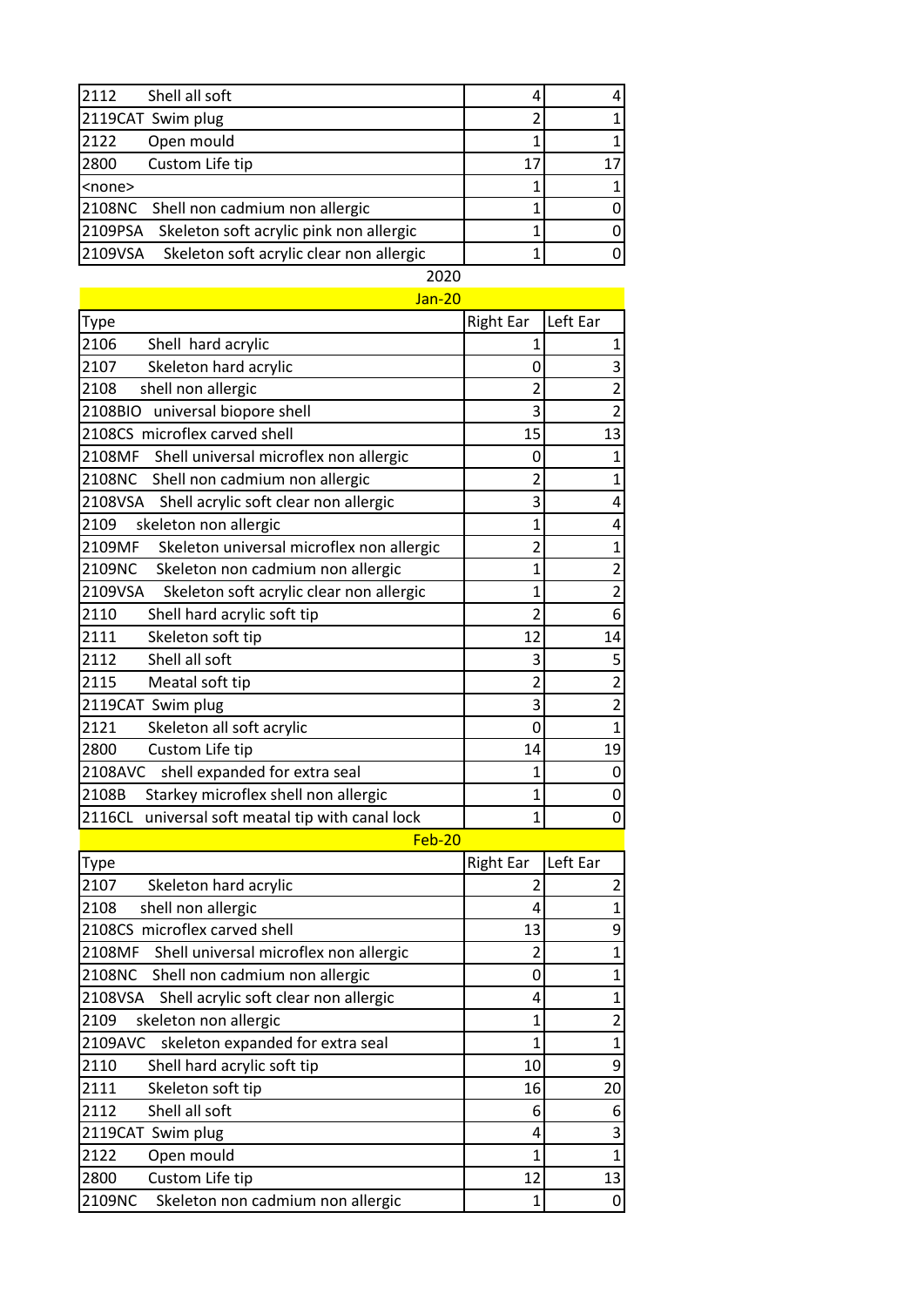| <none></none>                                       | $\overline{1}$   | 0                       |  |
|-----------------------------------------------------|------------------|-------------------------|--|
| Mar-20                                              |                  |                         |  |
| Type                                                | <b>Right Ear</b> | Left Ear                |  |
| 2107<br>Skeleton hard acrylic                       | 3                | 1                       |  |
| 2108<br>shell non allergic                          | 1                | $\mathbf{1}$            |  |
| 2108BIO<br>universal biopore shell                  | 1                | 2                       |  |
| 2108CS microflex carved shell                       | 3                | 4                       |  |
| 2108MF<br>Shell universal microflex non allergic    | $\mathbf{1}$     | $\overline{\mathbf{c}}$ |  |
| 2108VSA<br>Shell acrylic soft clear non allergic    | 2                | $\overline{2}$          |  |
| 2110<br>Shell hard acrylic soft tip                 | 0                | $\mathbf{1}$            |  |
| 2111<br>Skeleton soft tip                           | 13               | 8                       |  |
| Shell all soft<br>2112                              | 4                | $\overline{\mathbf{5}}$ |  |
| 2122<br>Open mould                                  | 1                | $\mathbf{1}$            |  |
| Custom Life tip<br>2800                             | 18               | 13                      |  |
| Shell hard acrylic<br>2106                          | 1                | 0                       |  |
| 2109<br>skeleton non allergic                       | 1                | 0                       |  |
| Apr-20                                              |                  |                         |  |
| <b>Type</b>                                         | <b>Right Ear</b> | Left Ear                |  |
| 2108<br>shell non allergic                          | 1                | 1                       |  |
| 2108CS microflex carved shell                       | 1                | 1                       |  |
| Shell all soft<br>2112                              | $\overline{c}$   | 0                       |  |
| 2800<br>Custom Life tip                             | 1                | 0                       |  |
| May-20                                              |                  |                         |  |
| <b>Type</b>                                         | <b>Right Ear</b> | Left Ear                |  |
| 2107<br>Skeleton hard acrylic                       | 1                | 1                       |  |
| 2108<br>shell non allergic                          | 2                | $\mathbf 1$             |  |
| 2108B<br>Starkey microflex shell non allergic       | $\overline{c}$   | $\overline{\mathbf{c}}$ |  |
| 2108BIO<br>universal biopore shell                  | $\overline{2}$   | $\mathbf 1$             |  |
| 2108CS microflex carved shell                       | 12               | 12                      |  |
| 2108MF<br>Shell universal microflex non allergic    | 3                | 5                       |  |
| 2108NC<br>Shell non cadmium non allergic            | $\mathbf{1}$     | $\overline{1}$          |  |
| 2109<br>skeleton non allergic                       | $\overline{c}$   | $\overline{\mathbf{c}}$ |  |
| 2109NC<br>Skeleton non cadmium non allergic         | 4                | 3                       |  |
| 2109VSA<br>Skeleton soft acrylic clear non allergic | $\overline{2}$   | $\overline{1}$          |  |
| 2110<br>Shell hard acrylic soft tip                 | 4                | 6                       |  |
| 2111<br>Skeleton soft tip                           | 13               | 15                      |  |
| Shell all soft<br>2112                              | 3                | 4                       |  |
| universal meatal tip with canal lock<br>2114CL      | 1                | $\mathbf{1}$            |  |
| 2119CAT Swim plug                                   | 5                | 4                       |  |
| Open mould<br>2122                                  | 0                | $\mathbf{1}$            |  |
| Custom Life tip<br>2800                             | 14               | 14                      |  |
| 2109UHA<br>Skeleton translucent hard non allergic   | 1                | 0                       |  |
| <b>Jun-20</b>                                       |                  |                         |  |
| <b>Type</b>                                         | <b>Right Ear</b> | Left Ear                |  |
| 2108CS microflex carved shell                       | 5                | 6                       |  |
| 2108VSA<br>Shell acrylic soft clear non allergic    | 0                | $\mathbf 1$             |  |
| 2111<br>Skeleton soft tip                           | 5                | 4                       |  |
| 2112<br>Shell all soft                              | 1                | $\mathbf{1}$            |  |
| 2800<br>Custom Life tip                             | 8                | 11                      |  |
| Skeleton hard acrylic<br>2107                       | 1                | 0                       |  |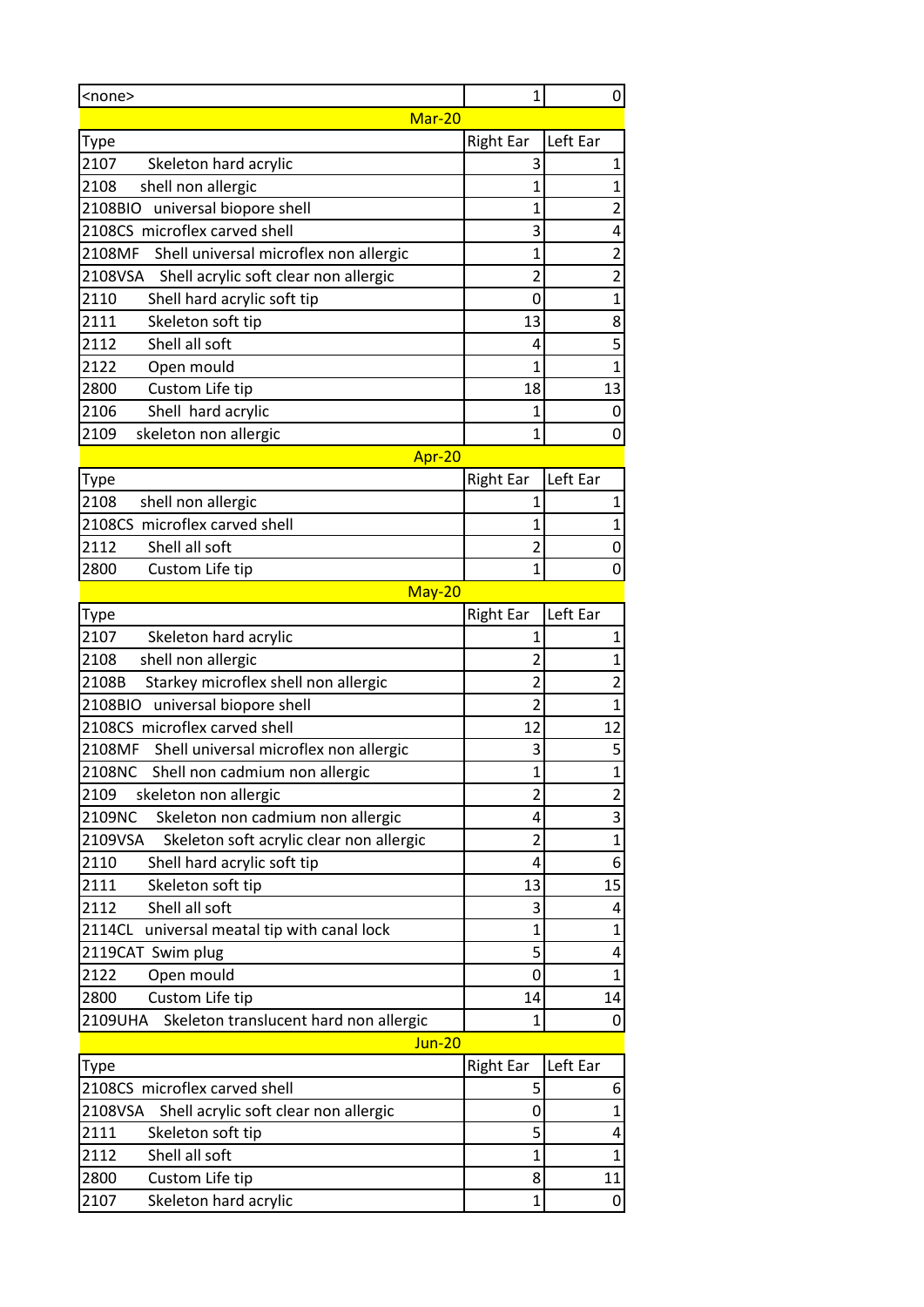| 2110<br>Shell hard acrylic soft tip                 | 1                | 0                       |
|-----------------------------------------------------|------------------|-------------------------|
| $Jul-20$                                            |                  |                         |
| Type                                                | <b>Right Ear</b> | Left Ear                |
| 2107<br>Skeleton hard acrylic                       | 1                | $\overline{\mathbf{c}}$ |
| 2108<br>shell non allergic                          | 1                | $\mathbf{1}$            |
| 2108B<br>Starkey microflex shell non allergic       | 0                | $\mathbf 1$             |
| 2108CS microflex carved shell                       | 10               | 9                       |
| 2108MF<br>Shell universal microflex non allergic    | 2                | $\overline{c}$          |
| 2108NC<br>Shell non cadmium non allergic            | 1                | $\mathbf 1$             |
| 2108VSA<br>Shell acrylic soft clear non allergic    | $\overline{2}$   | $\mathbf 1$             |
| 2109MF<br>Skeleton universal microflex non allergic | 0                | $\mathbf 1$             |
| 2110<br>Shell hard acrylic soft tip                 | 3                | $\mathbf 1$             |
| 2111<br>Skeleton soft tip                           | 11               | 9                       |
| 2112<br>Shell all soft                              | 3                | 6                       |
| 2119CAT Swim plug                                   | 3                | $\overline{\mathbf{c}}$ |
| 2122<br>Open mould                                  | $\overline{1}$   | $\overline{\mathbf{c}}$ |
| 2800<br>Custom Life tip                             | 16               | 9                       |
| 2109<br>skeleton non allergic                       | 1                | $\mathbf 0$             |
| Aug-20                                              |                  |                         |
| Type                                                | <b>Right Ear</b> | Left Ear                |
| 2107<br>Skeleton hard acrylic                       | 1                | 1                       |
| 2108<br>shell non allergic                          | 5                | 3                       |
| 2108B<br>Starkey microflex shell non allergic       | 1                | $\mathbf 1$             |
| 2108BIO<br>universal biopore shell                  | 0                | $\mathbf{1}$            |
| 2108CS microflex carved shell                       | 9                | 5                       |
| 2108MF<br>Shell universal microflex non allergic    | 3                | 4                       |
| 2108NC<br>Shell non cadmium non allergic            | $\overline{2}$   | $\mathbf{1}$            |
| 2109<br>skeleton non allergic                       | $\overline{1}$   | $\mathbf 1$             |
| 2109VSA<br>Skeleton soft acrylic clear non allergic | 0                | $\overline{2}$          |
| 2111<br>Skeleton soft tip                           | 8                | 10                      |
| 2112<br>Shell all soft                              | 4                | 6                       |
| 2119CAT Swim plug                                   | 3                | 3                       |
| 2121<br>Skeleton all soft acrylic                   | 0                | $\overline{2}$          |
| 2122<br>Open mould                                  | $\mathbf{1}$     | $\mathbf{1}$            |
| Custom Life tip<br>2800                             | 24               | 26                      |
| 2109NC<br>Skeleton non cadmium non allergic         | 1                | 0                       |
| 2109S<br>Skeleton silicone soft light brown         | $\mathbf{1}$     | $\mathbf 0$             |
| 2110<br>Shell hard acrylic soft tip                 | $\mathbf{1}$     | 0                       |
| Sep-20                                              |                  |                         |
| <b>Type</b>                                         | <b>Right Ear</b> | Left Ear                |
| 2107<br>Skeleton hard acrylic                       | 5                | 3                       |
| 2108<br>shell non allergic                          | 2                | $\mathbf 1$             |
| Starkey microflex shell non allergic<br>2108B       | 3                | 2                       |
| 2108CS microflex carved shell                       | 8                | $\overline{7}$          |
| 2108VSA<br>Shell acrylic soft clear non allergic    | $\overline{c}$   | $\overline{\mathbf{c}}$ |
| 2109MF<br>Skeleton universal microflex non allergic | 1                | $\mathbf 1$             |
| 2111<br>Skeleton soft tip                           | 18               | 18                      |
| 2112<br>Shell all soft                              | 0                | $\mathbf 1$             |
| 2119CAT Swim plug                                   | 4                | 5                       |
| 2121<br>Skeleton all soft acrylic                   | 0                | $\mathbf{1}$            |
|                                                     |                  |                         |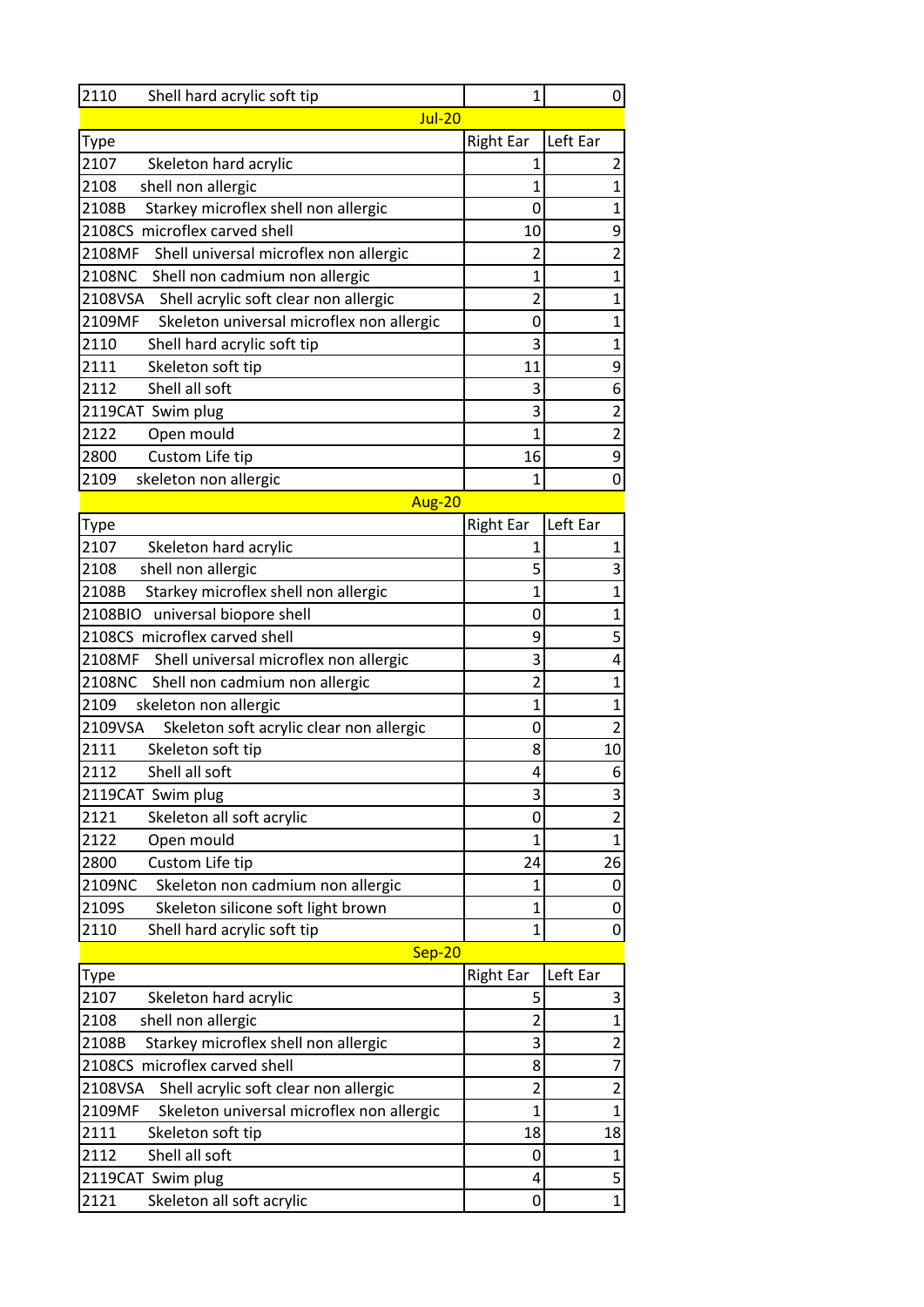| 2122<br>Open mould                                                           | 2                   | 2                 |
|------------------------------------------------------------------------------|---------------------|-------------------|
| 2800<br>Custom Life tip                                                      | 18                  | 18                |
| 2110<br>Shell hard acrylic soft tip                                          | 1                   | 0                 |
| <b>Oct-20</b>                                                                |                     |                   |
| Type                                                                         | <b>Right Ear</b>    | Left Ear          |
| 2106<br>Shell hard acrylic                                                   | 2                   | 3                 |
| shell non allergic<br>2108                                                   | $\overline{2}$      | $\overline{2}$    |
| 2108CS microflex carved shell                                                | 9                   | 11                |
| 2108MF<br>Shell universal microflex non allergic                             | 2                   | 2                 |
| Shell acrylic soft clear non allergic<br>2108VSA                             | 1                   | $\overline{c}$    |
| 2109<br>skeleton non allergic                                                | 1                   | 2                 |
| 2109NC<br>Skeleton non cadmium non allergic                                  | $\overline{2}$      | 1                 |
| 2109VSA<br>Skeleton soft acrylic clear non allergic                          | 1                   | $\mathbf{1}$      |
| 2110<br>Shell hard acrylic soft tip                                          | 3                   | $\overline{2}$    |
| 2111<br>Skeleton soft tip                                                    | 11                  | 12                |
| 2112<br>Shell all soft                                                       | $\overline{2}$      | $\mathbf{1}$      |
| 2119CAT Swim plug                                                            | 0                   | 1                 |
| 2122<br>Open mould                                                           | 0                   | 1                 |
| Custom Life tip<br>2800                                                      | 19                  | 20                |
| 2107<br>Skeleton hard acrylic                                                | 2                   | 0                 |
| Starkey microflex shell non allergic<br>2108B                                | 1                   | 0                 |
| 2108BIO<br>universal biopore shell                                           | 1                   | 0                 |
| 2121<br>Skeleton all soft acrylic                                            | $\mathbf{1}$        | 0                 |
| <b>Nov-20</b>                                                                |                     |                   |
| <b>Type</b>                                                                  | <b>Right Ear</b>    | Left Ear          |
| 2107<br>Skeleton hard acrylic                                                | 1                   | 1                 |
| 2108<br>shell non allergic                                                   | 0                   | 1                 |
| 2108BIO<br>universal biopore shell                                           | $\overline{1}$      | 1                 |
| 2108CS microflex carved shell                                                | 12                  | 11                |
| Shell universal microflex non allergic<br>2108MF                             | 2                   | 1                 |
| 2108MP<br>shell micropor non allergic                                        | 0                   | 1                 |
| 2108VSA<br>Shell acrylic soft clear non allergic                             | 3                   | 1                 |
| 2109<br>skeleton non allergic                                                | 4                   | $\overline{2}$    |
| 2109NC<br>Skeleton non cadmium non allergic                                  | 1                   | 1                 |
| 2110<br>Shell hard acrylic soft tip                                          | 3                   | 1                 |
| 2111<br>Skeleton soft tip                                                    | 11                  | 7                 |
| Shell all soft<br>2112                                                       | 2                   | 1                 |
| 2119CAT Swim plug                                                            | $\overline{1}$      | 2                 |
| 2800<br>Custom Life tip                                                      | 11                  | 14                |
|                                                                              |                     |                   |
| 2122<br>Open mould                                                           | 1                   | 0                 |
| <none></none>                                                                | $\mathbf{1}$        | 0                 |
| <b>Dec-20</b>                                                                |                     |                   |
| Type                                                                         | <b>Right Ear</b>    | Left Ear          |
| 2106<br>Shell hard acrylic                                                   | 1                   | 2                 |
| Skeleton hard acrylic<br>2107                                                | $\mathbf{1}$        | 1                 |
| 2108CS microflex carved shell                                                | 6                   | 8                 |
| 2108MF<br>Shell universal microflex non allergic                             | $\overline{1}$      | $\overline{2}$    |
| 2108NC<br>Shell non cadmium non allergic                                     | $\mathbf 1$         | $\mathbf 1$       |
| skeleton non allergic<br>2109<br>2109NC<br>Skeleton non cadmium non allergic | 3<br>$\overline{1}$ | 3<br>$\mathbf{1}$ |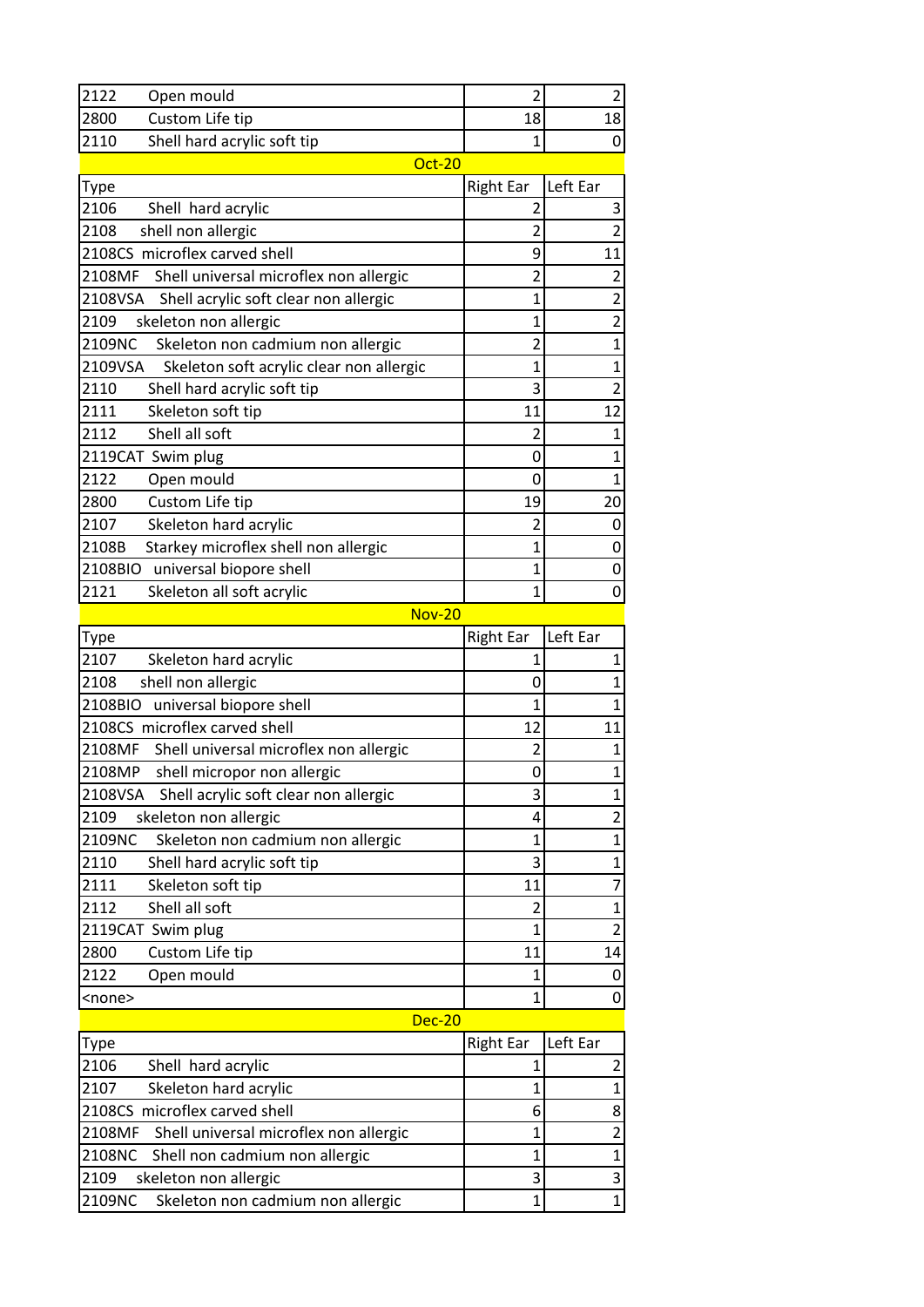| 2109VSA<br>Skeleton soft acrylic clear non allergic |    |    |
|-----------------------------------------------------|----|----|
| 2110<br>Shell hard acrylic soft tip                 |    |    |
| 2111<br>Skeleton soft tip                           | 17 | q  |
| 2112<br>Shell all soft                              |    |    |
| 2119CAT Swim plug                                   |    |    |
| 2122<br>Open mould                                  | 2  |    |
| Custom Life tip<br>2800                             | 19 | 17 |
| 2108<br>shell non allergic                          |    |    |
| 2108AVC shell expanded for extra seal               |    |    |
| 2108BIO<br>universal biopore shell                  |    |    |
| 2116CL universal soft meatal tip with canal lock    |    |    |
| 2021                                                |    |    |

| $Jan-21$                                         |                  |                |
|--------------------------------------------------|------------------|----------------|
| Type                                             | <b>Right Ear</b> | Left Ear       |
| 2106<br>Shell hard acrylic                       |                  | 1              |
| 2108<br>shell non allergic                       |                  | 2              |
| 2108CS microflex carved shell                    |                  | 8              |
| 2108MF<br>Shell universal microflex non allergic |                  | $\overline{2}$ |
| Shell hard acrylic soft tip<br>2110              |                  | 1              |
| 2111<br>Skeleton soft tip                        | 17               | 16             |
| 2112<br>Shell all soft                           |                  | $\overline{2}$ |
| 2119CAT Swim plug                                |                  | 2              |
| 2122<br>Open mould                               |                  | $\mathbf{1}$   |
| 2800<br>Custom Life tip                          | 6                | 5              |
| Skeleton hard acrylic<br>2107                    |                  | 0              |
| 2109NC<br>Skeleton non cadmium non allergic      |                  | 0              |

|--|--|

| Type                                                | <b>Right Ear</b> | Left Ear |
|-----------------------------------------------------|------------------|----------|
| 2106<br>Shell hard acrylic                          |                  |          |
| Skeleton hard acrylic<br>2107                       | 3                |          |
| 2108<br>shell non allergic                          | 0                |          |
| 2108CS microflex carved shell                       | 11               | 15       |
| 2108MF<br>Shell universal microflex non allergic    | Ω                |          |
| Shell acrylic soft clear non allergic<br>2108VSA    | 1                |          |
| 2109<br>skeleton non allergic                       | 1                |          |
| 2109S<br>Skeleton silicone soft light brown         | 0                |          |
| 2109VSA<br>Skeleton soft acrylic clear non allergic | 2                |          |
| 2111<br>Skeleton soft tip                           | 18               | 10       |
| Shell all soft<br>2112                              | 5                |          |
| 2119CAT Swim plug                                   | 1                | 3        |
| 2800<br>Custom Life tip                             | 12               | 12       |
| 2109B<br>Skeleton starkey microflex non allergic    |                  |          |

## Mar-21

| <b>Type</b>                                   | Right Ear Left Ear |  |
|-----------------------------------------------|--------------------|--|
| 2107<br>Skeleton hard acrylic                 |                    |  |
| 2108<br>shell non allergic                    |                    |  |
| 2108BIO universal biopore shell               |                    |  |
| 2108CS microflex carved shell                 |                    |  |
| 2108MF Shell universal microflex non allergic |                    |  |
| 2108NC Shell non cadmium non allergic         |                    |  |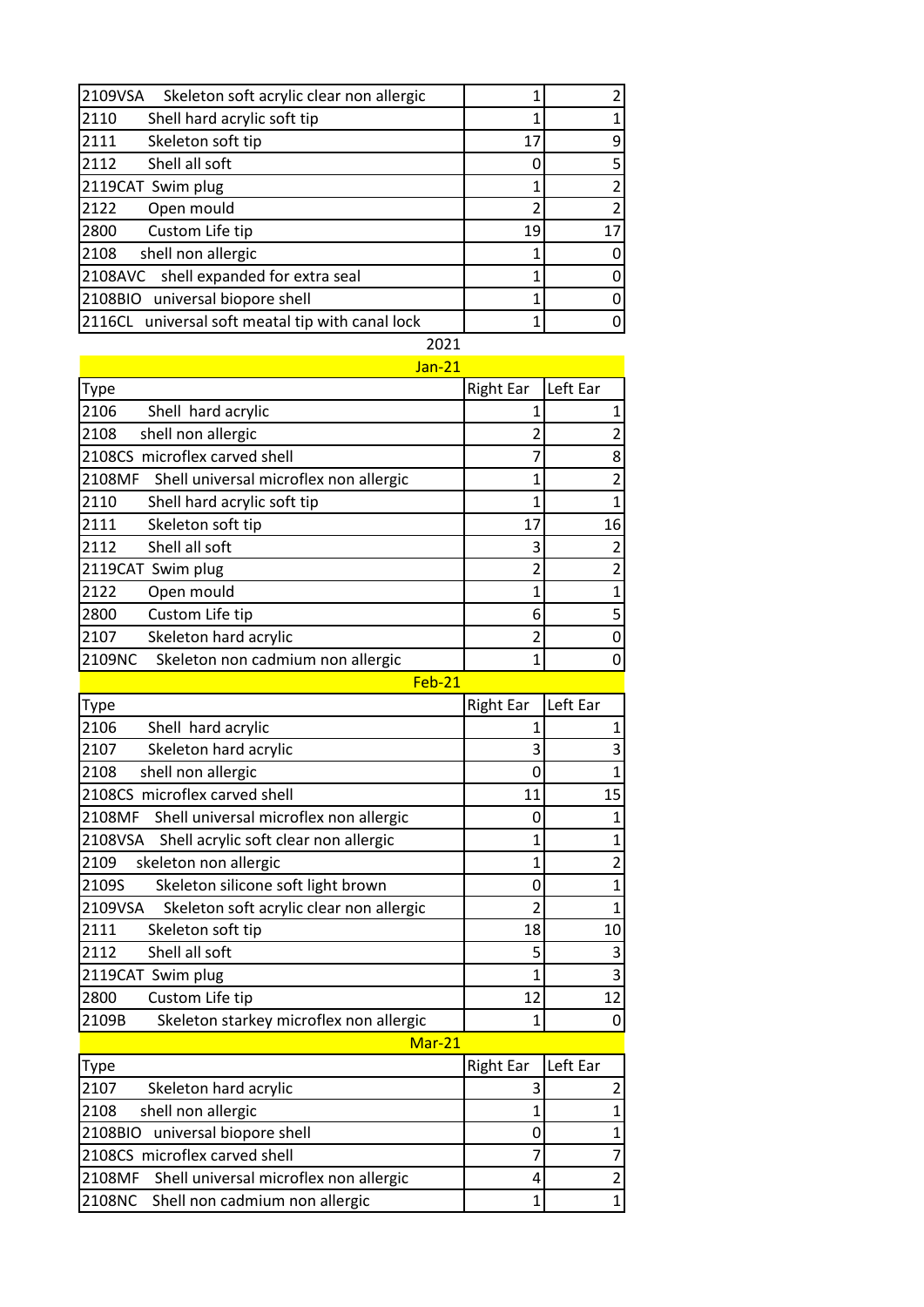| skeleton non allergic<br>1<br>2109<br>1<br>2109NC<br>1<br>Skeleton non cadmium non allergic<br>0<br>5<br>2109VSA<br>Skeleton soft acrylic clear non allergic<br>$\overline{2}$<br>5<br>4<br>2110<br>Shell hard acrylic soft tip<br>2111<br>Skeleton soft tip<br>15<br>16<br>5<br>2112<br>Shell all soft<br>4<br>$\overline{1}$<br>2119CAT Swim plug<br>1<br>2122<br>$\overline{2}$<br>Open mould<br>$\mathbf{1}$<br>Custom Life tip<br>2800<br>8<br>10<br>Apr-21<br>Left Ear<br><b>Right Ear</b><br>Type<br>2106<br>Shell hard acrylic<br>$\mathbf{1}$<br>1<br>2107<br>Skeleton hard acrylic<br>2<br>3<br>shell non allergic<br>1<br>2108<br>4<br>2108CS microflex carved shell<br>8<br>10<br>5<br>2108MF<br>Shell universal microflex non allergic<br>4<br>2108NC<br>Shell non cadmium non allergic<br>$\mathbf{1}$<br>$\mathbf{1}$<br>$\mathbf{1}$<br>2108VSA<br>Shell acrylic soft clear non allergic<br>$\overline{2}$<br>2109<br>skeleton non allergic<br>1<br>1<br>Skeleton universal microflex non allergic<br>2109MF<br>$\overline{1}$<br>$\mathbf{1}$<br>2110<br>3<br>Shell hard acrylic soft tip<br>$\overline{2}$<br>2111<br>Skeleton soft tip<br>9<br>10<br>Shell all soft<br>2112<br>3<br>4<br>$\mathbf{1}$<br>2119CAT Swim plug<br>$\mathbf{1}$<br>$\overline{2}$<br>2122<br>Open mould<br>$\overline{2}$<br>12<br>Custom Life tip<br>11<br>2800<br>2109VSA<br>Skeleton soft acrylic clear non allergic<br>$\mathbf{1}$<br>0<br>$May-21$<br>Left Ear<br><b>Right Ear</b><br>Type<br>2107<br>Skeleton hard acrylic<br>$\mathbf{1}$<br>1<br>2108<br>shell non allergic<br>2<br>1<br>Starkey microflex shell non allergic<br>$\overline{2}$<br>$\overline{c}$<br>2108B<br>universal biopore shell<br>2108BIO<br>2<br>1<br>2108CS microflex carved shell<br>12<br>12<br>2108MF<br>5<br>Shell universal microflex non allergic<br>3<br>2108NC<br>Shell non cadmium non allergic<br>$\overline{1}$<br>1<br>$\overline{\mathbf{c}}$<br>skeleton non allergic<br>$\overline{2}$<br>2109<br>3<br>2109NC<br>Skeleton non cadmium non allergic<br>4<br>2109VSA<br>Skeleton soft acrylic clear non allergic<br>$\overline{2}$<br>$\mathbf{1}$<br>2110<br>Shell hard acrylic soft tip<br>6<br>4<br>2111<br>Skeleton soft tip<br>13<br>15<br>Shell all soft<br>2112<br>3<br>4<br>2114CL<br>$\mathbf{1}$<br>universal meatal tip with canal lock<br>$\mathbf 1$<br>5<br>2119CAT Swim plug<br>4<br>Open mould<br>2122<br>0<br>1<br>Custom Life tip<br>2800<br>14<br>14<br>2109UHA<br>Skeleton translucent hard non allergic<br>1<br>0<br>Jun-21<br>Left Ear<br><b>Right Ear</b><br>Type | 2108VSA<br>Shell acrylic soft clear non allergic | 1 | 1 |
|---------------------------------------------------------------------------------------------------------------------------------------------------------------------------------------------------------------------------------------------------------------------------------------------------------------------------------------------------------------------------------------------------------------------------------------------------------------------------------------------------------------------------------------------------------------------------------------------------------------------------------------------------------------------------------------------------------------------------------------------------------------------------------------------------------------------------------------------------------------------------------------------------------------------------------------------------------------------------------------------------------------------------------------------------------------------------------------------------------------------------------------------------------------------------------------------------------------------------------------------------------------------------------------------------------------------------------------------------------------------------------------------------------------------------------------------------------------------------------------------------------------------------------------------------------------------------------------------------------------------------------------------------------------------------------------------------------------------------------------------------------------------------------------------------------------------------------------------------------------------------------------------------------------------------------------------------------------------------------------------------------------------------------------------------------------------------------------------------------------------------------------------------------------------------------------------------------------------------------------------------------------------------------------------------------------------------------------------------------------------------------------------------------------------------------------------------------------------------------------------------------------------------------------------------------------------------------------|--------------------------------------------------|---|---|
|                                                                                                                                                                                                                                                                                                                                                                                                                                                                                                                                                                                                                                                                                                                                                                                                                                                                                                                                                                                                                                                                                                                                                                                                                                                                                                                                                                                                                                                                                                                                                                                                                                                                                                                                                                                                                                                                                                                                                                                                                                                                                                                                                                                                                                                                                                                                                                                                                                                                                                                                                                                       |                                                  |   |   |
|                                                                                                                                                                                                                                                                                                                                                                                                                                                                                                                                                                                                                                                                                                                                                                                                                                                                                                                                                                                                                                                                                                                                                                                                                                                                                                                                                                                                                                                                                                                                                                                                                                                                                                                                                                                                                                                                                                                                                                                                                                                                                                                                                                                                                                                                                                                                                                                                                                                                                                                                                                                       |                                                  |   |   |
|                                                                                                                                                                                                                                                                                                                                                                                                                                                                                                                                                                                                                                                                                                                                                                                                                                                                                                                                                                                                                                                                                                                                                                                                                                                                                                                                                                                                                                                                                                                                                                                                                                                                                                                                                                                                                                                                                                                                                                                                                                                                                                                                                                                                                                                                                                                                                                                                                                                                                                                                                                                       |                                                  |   |   |
|                                                                                                                                                                                                                                                                                                                                                                                                                                                                                                                                                                                                                                                                                                                                                                                                                                                                                                                                                                                                                                                                                                                                                                                                                                                                                                                                                                                                                                                                                                                                                                                                                                                                                                                                                                                                                                                                                                                                                                                                                                                                                                                                                                                                                                                                                                                                                                                                                                                                                                                                                                                       |                                                  |   |   |
|                                                                                                                                                                                                                                                                                                                                                                                                                                                                                                                                                                                                                                                                                                                                                                                                                                                                                                                                                                                                                                                                                                                                                                                                                                                                                                                                                                                                                                                                                                                                                                                                                                                                                                                                                                                                                                                                                                                                                                                                                                                                                                                                                                                                                                                                                                                                                                                                                                                                                                                                                                                       |                                                  |   |   |
|                                                                                                                                                                                                                                                                                                                                                                                                                                                                                                                                                                                                                                                                                                                                                                                                                                                                                                                                                                                                                                                                                                                                                                                                                                                                                                                                                                                                                                                                                                                                                                                                                                                                                                                                                                                                                                                                                                                                                                                                                                                                                                                                                                                                                                                                                                                                                                                                                                                                                                                                                                                       |                                                  |   |   |
|                                                                                                                                                                                                                                                                                                                                                                                                                                                                                                                                                                                                                                                                                                                                                                                                                                                                                                                                                                                                                                                                                                                                                                                                                                                                                                                                                                                                                                                                                                                                                                                                                                                                                                                                                                                                                                                                                                                                                                                                                                                                                                                                                                                                                                                                                                                                                                                                                                                                                                                                                                                       |                                                  |   |   |
|                                                                                                                                                                                                                                                                                                                                                                                                                                                                                                                                                                                                                                                                                                                                                                                                                                                                                                                                                                                                                                                                                                                                                                                                                                                                                                                                                                                                                                                                                                                                                                                                                                                                                                                                                                                                                                                                                                                                                                                                                                                                                                                                                                                                                                                                                                                                                                                                                                                                                                                                                                                       |                                                  |   |   |
|                                                                                                                                                                                                                                                                                                                                                                                                                                                                                                                                                                                                                                                                                                                                                                                                                                                                                                                                                                                                                                                                                                                                                                                                                                                                                                                                                                                                                                                                                                                                                                                                                                                                                                                                                                                                                                                                                                                                                                                                                                                                                                                                                                                                                                                                                                                                                                                                                                                                                                                                                                                       |                                                  |   |   |
|                                                                                                                                                                                                                                                                                                                                                                                                                                                                                                                                                                                                                                                                                                                                                                                                                                                                                                                                                                                                                                                                                                                                                                                                                                                                                                                                                                                                                                                                                                                                                                                                                                                                                                                                                                                                                                                                                                                                                                                                                                                                                                                                                                                                                                                                                                                                                                                                                                                                                                                                                                                       |                                                  |   |   |
|                                                                                                                                                                                                                                                                                                                                                                                                                                                                                                                                                                                                                                                                                                                                                                                                                                                                                                                                                                                                                                                                                                                                                                                                                                                                                                                                                                                                                                                                                                                                                                                                                                                                                                                                                                                                                                                                                                                                                                                                                                                                                                                                                                                                                                                                                                                                                                                                                                                                                                                                                                                       |                                                  |   |   |
|                                                                                                                                                                                                                                                                                                                                                                                                                                                                                                                                                                                                                                                                                                                                                                                                                                                                                                                                                                                                                                                                                                                                                                                                                                                                                                                                                                                                                                                                                                                                                                                                                                                                                                                                                                                                                                                                                                                                                                                                                                                                                                                                                                                                                                                                                                                                                                                                                                                                                                                                                                                       |                                                  |   |   |
|                                                                                                                                                                                                                                                                                                                                                                                                                                                                                                                                                                                                                                                                                                                                                                                                                                                                                                                                                                                                                                                                                                                                                                                                                                                                                                                                                                                                                                                                                                                                                                                                                                                                                                                                                                                                                                                                                                                                                                                                                                                                                                                                                                                                                                                                                                                                                                                                                                                                                                                                                                                       |                                                  |   |   |
|                                                                                                                                                                                                                                                                                                                                                                                                                                                                                                                                                                                                                                                                                                                                                                                                                                                                                                                                                                                                                                                                                                                                                                                                                                                                                                                                                                                                                                                                                                                                                                                                                                                                                                                                                                                                                                                                                                                                                                                                                                                                                                                                                                                                                                                                                                                                                                                                                                                                                                                                                                                       |                                                  |   |   |
|                                                                                                                                                                                                                                                                                                                                                                                                                                                                                                                                                                                                                                                                                                                                                                                                                                                                                                                                                                                                                                                                                                                                                                                                                                                                                                                                                                                                                                                                                                                                                                                                                                                                                                                                                                                                                                                                                                                                                                                                                                                                                                                                                                                                                                                                                                                                                                                                                                                                                                                                                                                       |                                                  |   |   |
|                                                                                                                                                                                                                                                                                                                                                                                                                                                                                                                                                                                                                                                                                                                                                                                                                                                                                                                                                                                                                                                                                                                                                                                                                                                                                                                                                                                                                                                                                                                                                                                                                                                                                                                                                                                                                                                                                                                                                                                                                                                                                                                                                                                                                                                                                                                                                                                                                                                                                                                                                                                       |                                                  |   |   |
|                                                                                                                                                                                                                                                                                                                                                                                                                                                                                                                                                                                                                                                                                                                                                                                                                                                                                                                                                                                                                                                                                                                                                                                                                                                                                                                                                                                                                                                                                                                                                                                                                                                                                                                                                                                                                                                                                                                                                                                                                                                                                                                                                                                                                                                                                                                                                                                                                                                                                                                                                                                       |                                                  |   |   |
|                                                                                                                                                                                                                                                                                                                                                                                                                                                                                                                                                                                                                                                                                                                                                                                                                                                                                                                                                                                                                                                                                                                                                                                                                                                                                                                                                                                                                                                                                                                                                                                                                                                                                                                                                                                                                                                                                                                                                                                                                                                                                                                                                                                                                                                                                                                                                                                                                                                                                                                                                                                       |                                                  |   |   |
|                                                                                                                                                                                                                                                                                                                                                                                                                                                                                                                                                                                                                                                                                                                                                                                                                                                                                                                                                                                                                                                                                                                                                                                                                                                                                                                                                                                                                                                                                                                                                                                                                                                                                                                                                                                                                                                                                                                                                                                                                                                                                                                                                                                                                                                                                                                                                                                                                                                                                                                                                                                       |                                                  |   |   |
|                                                                                                                                                                                                                                                                                                                                                                                                                                                                                                                                                                                                                                                                                                                                                                                                                                                                                                                                                                                                                                                                                                                                                                                                                                                                                                                                                                                                                                                                                                                                                                                                                                                                                                                                                                                                                                                                                                                                                                                                                                                                                                                                                                                                                                                                                                                                                                                                                                                                                                                                                                                       |                                                  |   |   |
|                                                                                                                                                                                                                                                                                                                                                                                                                                                                                                                                                                                                                                                                                                                                                                                                                                                                                                                                                                                                                                                                                                                                                                                                                                                                                                                                                                                                                                                                                                                                                                                                                                                                                                                                                                                                                                                                                                                                                                                                                                                                                                                                                                                                                                                                                                                                                                                                                                                                                                                                                                                       |                                                  |   |   |
|                                                                                                                                                                                                                                                                                                                                                                                                                                                                                                                                                                                                                                                                                                                                                                                                                                                                                                                                                                                                                                                                                                                                                                                                                                                                                                                                                                                                                                                                                                                                                                                                                                                                                                                                                                                                                                                                                                                                                                                                                                                                                                                                                                                                                                                                                                                                                                                                                                                                                                                                                                                       |                                                  |   |   |
|                                                                                                                                                                                                                                                                                                                                                                                                                                                                                                                                                                                                                                                                                                                                                                                                                                                                                                                                                                                                                                                                                                                                                                                                                                                                                                                                                                                                                                                                                                                                                                                                                                                                                                                                                                                                                                                                                                                                                                                                                                                                                                                                                                                                                                                                                                                                                                                                                                                                                                                                                                                       |                                                  |   |   |
|                                                                                                                                                                                                                                                                                                                                                                                                                                                                                                                                                                                                                                                                                                                                                                                                                                                                                                                                                                                                                                                                                                                                                                                                                                                                                                                                                                                                                                                                                                                                                                                                                                                                                                                                                                                                                                                                                                                                                                                                                                                                                                                                                                                                                                                                                                                                                                                                                                                                                                                                                                                       |                                                  |   |   |
|                                                                                                                                                                                                                                                                                                                                                                                                                                                                                                                                                                                                                                                                                                                                                                                                                                                                                                                                                                                                                                                                                                                                                                                                                                                                                                                                                                                                                                                                                                                                                                                                                                                                                                                                                                                                                                                                                                                                                                                                                                                                                                                                                                                                                                                                                                                                                                                                                                                                                                                                                                                       |                                                  |   |   |
|                                                                                                                                                                                                                                                                                                                                                                                                                                                                                                                                                                                                                                                                                                                                                                                                                                                                                                                                                                                                                                                                                                                                                                                                                                                                                                                                                                                                                                                                                                                                                                                                                                                                                                                                                                                                                                                                                                                                                                                                                                                                                                                                                                                                                                                                                                                                                                                                                                                                                                                                                                                       |                                                  |   |   |
|                                                                                                                                                                                                                                                                                                                                                                                                                                                                                                                                                                                                                                                                                                                                                                                                                                                                                                                                                                                                                                                                                                                                                                                                                                                                                                                                                                                                                                                                                                                                                                                                                                                                                                                                                                                                                                                                                                                                                                                                                                                                                                                                                                                                                                                                                                                                                                                                                                                                                                                                                                                       |                                                  |   |   |
|                                                                                                                                                                                                                                                                                                                                                                                                                                                                                                                                                                                                                                                                                                                                                                                                                                                                                                                                                                                                                                                                                                                                                                                                                                                                                                                                                                                                                                                                                                                                                                                                                                                                                                                                                                                                                                                                                                                                                                                                                                                                                                                                                                                                                                                                                                                                                                                                                                                                                                                                                                                       |                                                  |   |   |
|                                                                                                                                                                                                                                                                                                                                                                                                                                                                                                                                                                                                                                                                                                                                                                                                                                                                                                                                                                                                                                                                                                                                                                                                                                                                                                                                                                                                                                                                                                                                                                                                                                                                                                                                                                                                                                                                                                                                                                                                                                                                                                                                                                                                                                                                                                                                                                                                                                                                                                                                                                                       |                                                  |   |   |
|                                                                                                                                                                                                                                                                                                                                                                                                                                                                                                                                                                                                                                                                                                                                                                                                                                                                                                                                                                                                                                                                                                                                                                                                                                                                                                                                                                                                                                                                                                                                                                                                                                                                                                                                                                                                                                                                                                                                                                                                                                                                                                                                                                                                                                                                                                                                                                                                                                                                                                                                                                                       |                                                  |   |   |
|                                                                                                                                                                                                                                                                                                                                                                                                                                                                                                                                                                                                                                                                                                                                                                                                                                                                                                                                                                                                                                                                                                                                                                                                                                                                                                                                                                                                                                                                                                                                                                                                                                                                                                                                                                                                                                                                                                                                                                                                                                                                                                                                                                                                                                                                                                                                                                                                                                                                                                                                                                                       |                                                  |   |   |
|                                                                                                                                                                                                                                                                                                                                                                                                                                                                                                                                                                                                                                                                                                                                                                                                                                                                                                                                                                                                                                                                                                                                                                                                                                                                                                                                                                                                                                                                                                                                                                                                                                                                                                                                                                                                                                                                                                                                                                                                                                                                                                                                                                                                                                                                                                                                                                                                                                                                                                                                                                                       |                                                  |   |   |
|                                                                                                                                                                                                                                                                                                                                                                                                                                                                                                                                                                                                                                                                                                                                                                                                                                                                                                                                                                                                                                                                                                                                                                                                                                                                                                                                                                                                                                                                                                                                                                                                                                                                                                                                                                                                                                                                                                                                                                                                                                                                                                                                                                                                                                                                                                                                                                                                                                                                                                                                                                                       |                                                  |   |   |
|                                                                                                                                                                                                                                                                                                                                                                                                                                                                                                                                                                                                                                                                                                                                                                                                                                                                                                                                                                                                                                                                                                                                                                                                                                                                                                                                                                                                                                                                                                                                                                                                                                                                                                                                                                                                                                                                                                                                                                                                                                                                                                                                                                                                                                                                                                                                                                                                                                                                                                                                                                                       |                                                  |   |   |
|                                                                                                                                                                                                                                                                                                                                                                                                                                                                                                                                                                                                                                                                                                                                                                                                                                                                                                                                                                                                                                                                                                                                                                                                                                                                                                                                                                                                                                                                                                                                                                                                                                                                                                                                                                                                                                                                                                                                                                                                                                                                                                                                                                                                                                                                                                                                                                                                                                                                                                                                                                                       |                                                  |   |   |
|                                                                                                                                                                                                                                                                                                                                                                                                                                                                                                                                                                                                                                                                                                                                                                                                                                                                                                                                                                                                                                                                                                                                                                                                                                                                                                                                                                                                                                                                                                                                                                                                                                                                                                                                                                                                                                                                                                                                                                                                                                                                                                                                                                                                                                                                                                                                                                                                                                                                                                                                                                                       |                                                  |   |   |
|                                                                                                                                                                                                                                                                                                                                                                                                                                                                                                                                                                                                                                                                                                                                                                                                                                                                                                                                                                                                                                                                                                                                                                                                                                                                                                                                                                                                                                                                                                                                                                                                                                                                                                                                                                                                                                                                                                                                                                                                                                                                                                                                                                                                                                                                                                                                                                                                                                                                                                                                                                                       |                                                  |   |   |
|                                                                                                                                                                                                                                                                                                                                                                                                                                                                                                                                                                                                                                                                                                                                                                                                                                                                                                                                                                                                                                                                                                                                                                                                                                                                                                                                                                                                                                                                                                                                                                                                                                                                                                                                                                                                                                                                                                                                                                                                                                                                                                                                                                                                                                                                                                                                                                                                                                                                                                                                                                                       |                                                  |   |   |
|                                                                                                                                                                                                                                                                                                                                                                                                                                                                                                                                                                                                                                                                                                                                                                                                                                                                                                                                                                                                                                                                                                                                                                                                                                                                                                                                                                                                                                                                                                                                                                                                                                                                                                                                                                                                                                                                                                                                                                                                                                                                                                                                                                                                                                                                                                                                                                                                                                                                                                                                                                                       |                                                  |   |   |
|                                                                                                                                                                                                                                                                                                                                                                                                                                                                                                                                                                                                                                                                                                                                                                                                                                                                                                                                                                                                                                                                                                                                                                                                                                                                                                                                                                                                                                                                                                                                                                                                                                                                                                                                                                                                                                                                                                                                                                                                                                                                                                                                                                                                                                                                                                                                                                                                                                                                                                                                                                                       |                                                  |   |   |
|                                                                                                                                                                                                                                                                                                                                                                                                                                                                                                                                                                                                                                                                                                                                                                                                                                                                                                                                                                                                                                                                                                                                                                                                                                                                                                                                                                                                                                                                                                                                                                                                                                                                                                                                                                                                                                                                                                                                                                                                                                                                                                                                                                                                                                                                                                                                                                                                                                                                                                                                                                                       |                                                  |   |   |
|                                                                                                                                                                                                                                                                                                                                                                                                                                                                                                                                                                                                                                                                                                                                                                                                                                                                                                                                                                                                                                                                                                                                                                                                                                                                                                                                                                                                                                                                                                                                                                                                                                                                                                                                                                                                                                                                                                                                                                                                                                                                                                                                                                                                                                                                                                                                                                                                                                                                                                                                                                                       |                                                  |   |   |
|                                                                                                                                                                                                                                                                                                                                                                                                                                                                                                                                                                                                                                                                                                                                                                                                                                                                                                                                                                                                                                                                                                                                                                                                                                                                                                                                                                                                                                                                                                                                                                                                                                                                                                                                                                                                                                                                                                                                                                                                                                                                                                                                                                                                                                                                                                                                                                                                                                                                                                                                                                                       |                                                  |   |   |
|                                                                                                                                                                                                                                                                                                                                                                                                                                                                                                                                                                                                                                                                                                                                                                                                                                                                                                                                                                                                                                                                                                                                                                                                                                                                                                                                                                                                                                                                                                                                                                                                                                                                                                                                                                                                                                                                                                                                                                                                                                                                                                                                                                                                                                                                                                                                                                                                                                                                                                                                                                                       |                                                  |   |   |
|                                                                                                                                                                                                                                                                                                                                                                                                                                                                                                                                                                                                                                                                                                                                                                                                                                                                                                                                                                                                                                                                                                                                                                                                                                                                                                                                                                                                                                                                                                                                                                                                                                                                                                                                                                                                                                                                                                                                                                                                                                                                                                                                                                                                                                                                                                                                                                                                                                                                                                                                                                                       |                                                  |   |   |
|                                                                                                                                                                                                                                                                                                                                                                                                                                                                                                                                                                                                                                                                                                                                                                                                                                                                                                                                                                                                                                                                                                                                                                                                                                                                                                                                                                                                                                                                                                                                                                                                                                                                                                                                                                                                                                                                                                                                                                                                                                                                                                                                                                                                                                                                                                                                                                                                                                                                                                                                                                                       |                                                  |   |   |
|                                                                                                                                                                                                                                                                                                                                                                                                                                                                                                                                                                                                                                                                                                                                                                                                                                                                                                                                                                                                                                                                                                                                                                                                                                                                                                                                                                                                                                                                                                                                                                                                                                                                                                                                                                                                                                                                                                                                                                                                                                                                                                                                                                                                                                                                                                                                                                                                                                                                                                                                                                                       |                                                  |   |   |
|                                                                                                                                                                                                                                                                                                                                                                                                                                                                                                                                                                                                                                                                                                                                                                                                                                                                                                                                                                                                                                                                                                                                                                                                                                                                                                                                                                                                                                                                                                                                                                                                                                                                                                                                                                                                                                                                                                                                                                                                                                                                                                                                                                                                                                                                                                                                                                                                                                                                                                                                                                                       |                                                  |   |   |
|                                                                                                                                                                                                                                                                                                                                                                                                                                                                                                                                                                                                                                                                                                                                                                                                                                                                                                                                                                                                                                                                                                                                                                                                                                                                                                                                                                                                                                                                                                                                                                                                                                                                                                                                                                                                                                                                                                                                                                                                                                                                                                                                                                                                                                                                                                                                                                                                                                                                                                                                                                                       |                                                  |   |   |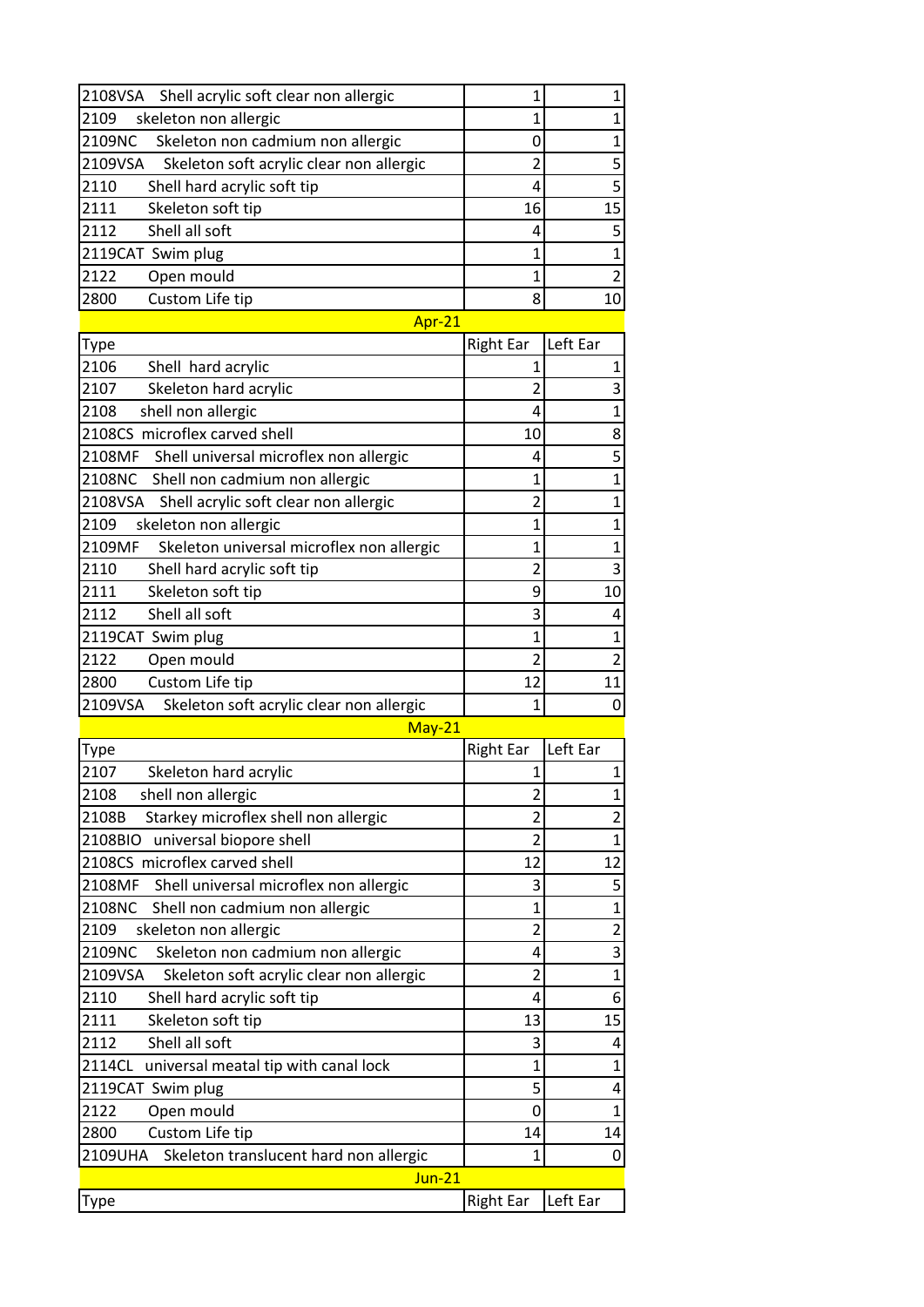| 2106<br>Shell hard acrylic                          | 0                | 1                       |
|-----------------------------------------------------|------------------|-------------------------|
| 2107<br>Skeleton hard acrylic                       | $\overline{2}$   | 3                       |
| shell non allergic<br>2108                          | $\overline{2}$   | $\mathbf{1}$            |
| 2108BIO universal biopore shell                     | 1                | $\overline{2}$          |
| 2108CS microflex carved shell                       | 7                | 11                      |
| 2108MF<br>Shell universal microflex non allergic    | 4                | 1                       |
| 2108VSA Shell acrylic soft clear non allergic       | 3                | 3                       |
| skeleton non allergic<br>2109                       | $\overline{c}$   | 4                       |
| 2109NC<br>Skeleton non cadmium non allergic         | 3                | $\overline{\mathbf{c}}$ |
| Skeleton soft acrylic clear non allergic<br>2109VSA | 4                | 3                       |
| 2111<br>Skeleton soft tip                           | 17               | 15                      |
| 2112<br>Shell all soft                              | 7                | $\overline{5}$          |
| 2119CAT Swim plug                                   | 3                | 4                       |
| 2121<br>Skeleton all soft acrylic                   | 1                | $\mathbf{1}$            |
| 2122<br>Open mould                                  | 0                | $\overline{1}$          |
| 2800<br>Custom Life tip                             | 14               | 14                      |
| 2108B<br>Starkey microflex shell non allergic       | 1                | 0                       |
| 2110<br>Shell hard acrylic soft tip                 | 1                | $\mathbf 0$             |
| $Jul-21$                                            |                  |                         |
| Type                                                | <b>Right Ear</b> | Left Ear                |
| 2107<br>Skeleton hard acrylic                       | $\mathbf{1}$     | $\mathbf 1$             |
| shell non allergic<br>2108                          | 1                | $\mathbf 1$             |
| universal biopore shell<br>2108BIO                  | 1                | $\overline{2}$          |
| 2108CS microflex carved shell                       | 11               | 10                      |
| 2108MF<br>Shell universal microflex non allergic    | 1                | 1                       |
| 2108NC<br>Shell non cadmium non allergic            | 2                | $\mathbf 1$             |
| Shell acrylic soft clear non allergic<br>2108VSA    | $\overline{1}$   | 2                       |
| 2109MF<br>Skeleton universal microflex non allergic | 0                | $\mathbf 1$             |
| 2109NC<br>Skeleton non cadmium non allergic         | 3                | 3                       |
| 2110<br>Shell hard acrylic soft tip                 | 1                | $\mathbf{1}$            |
| 2111<br>Skeleton soft tip                           | 12               | 9                       |
| Shell all soft<br>2112                              | $\overline{c}$   | 4                       |
| 2119CAT Swim plug                                   | 2                | $\overline{\mathbf{c}}$ |
| 2122<br>Open mould                                  | 1                | $\overline{2}$          |
| Custom Life tip<br>2800                             | 16               | 16                      |
| <none></none>                                       | 0                | $\mathbf{1}$            |
| 2109<br>skeleton non allergic                       | $\overline{1}$   | 0                       |
| <b>Aug-21</b>                                       |                  |                         |
| Type                                                | <b>Right Ear</b> | Left Ear                |
| 2107<br>Skeleton hard acrylic                       | $\mathbf{1}$     | 1                       |
| shell non allergic<br>2108                          | $\mathbf 1$      | $\mathbf 1$             |
| 2108BIO<br>universal biopore shell                  | 1                | $\mathbf{1}$            |
| 2108CS microflex carved shell                       | 15               | 10                      |
| 2108MF<br>Shell universal microflex non allergic    | $\overline{c}$   | $\overline{2}$          |
| Shell acrylic soft clear non allergic<br>2108VSA    | $\overline{2}$   | $\overline{2}$          |

Shell acrylic soft clear non allergic 2<br>
Skeleton non cadmium non allergic 2 0 1

2109NC Skeleton non cadmium non allergic<br>
2109VSA Skeleton soft acrylic clear non allergic<br>
2 2109VSA Skeleton soft acrylic clear non allergic 1 2<br>2110 Shell hard acrylic soft tip 1 2

2111 Skeleton soft tip 12 2119CAT Swim plug 0 1

2110 Shell hard acrylic soft tip 1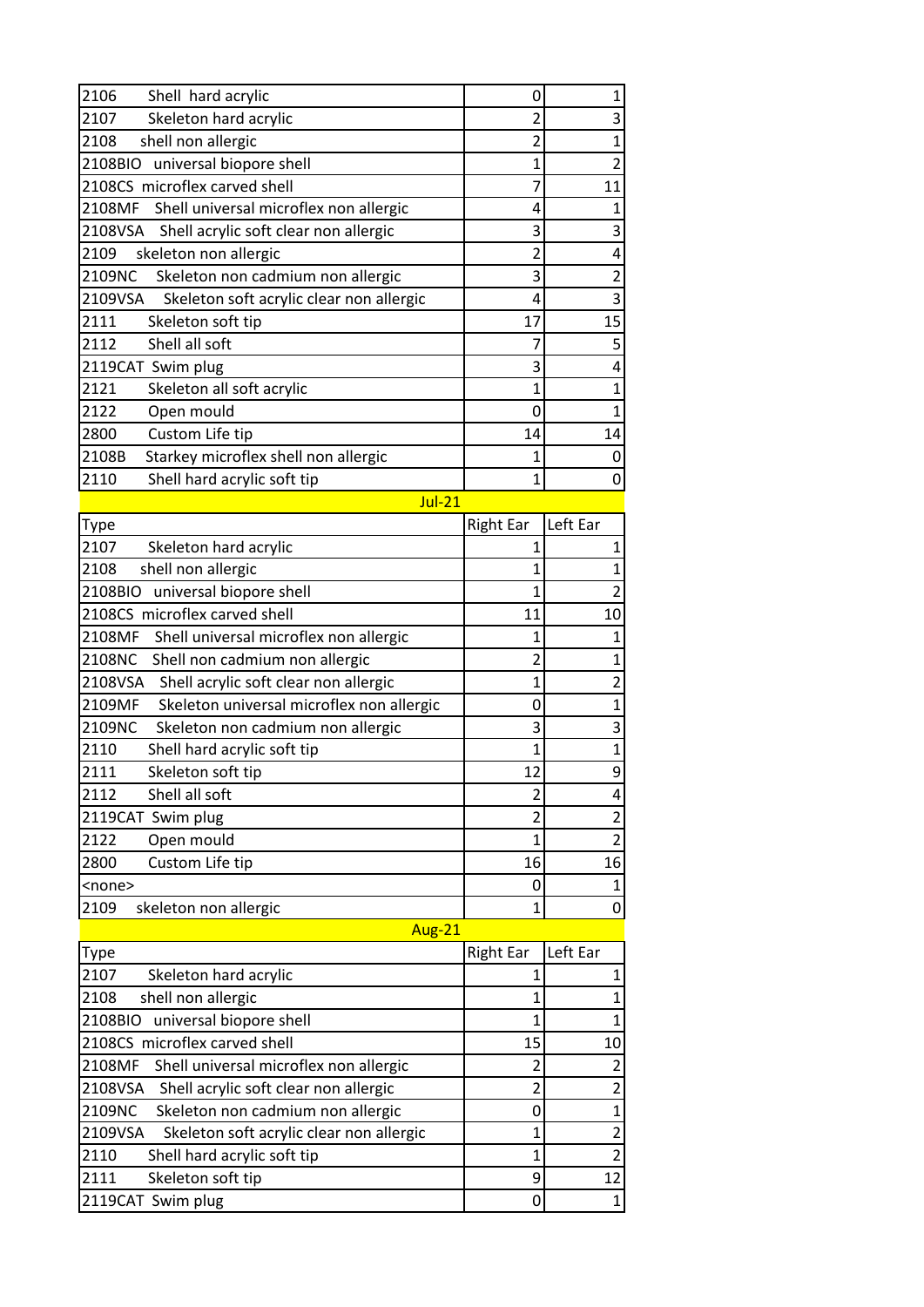| 2122<br>Open mould                                  | 0                | 1                       |
|-----------------------------------------------------|------------------|-------------------------|
| Custom Life tip<br>2800                             | 13               | 12                      |
| <none></none>                                       | 1                | $\mathbf{1}$            |
| 2109<br>skeleton non allergic                       | 1                | 0                       |
| $Sep-21$                                            |                  |                         |
| Type                                                | <b>Right Ear</b> | Left Ear                |
| 2107<br>Skeleton hard acrylic                       | 1                | 3                       |
| 2108<br>shell non allergic                          | 4                | $\overline{2}$          |
| 2108B<br>Starkey microflex shell non allergic       | 1                | $\mathbf{1}$            |
| 2108BIO universal biopore shell                     | 0                | $\mathbf{1}$            |
| 2108CS microflex carved shell                       | 17               | 10                      |
| 2108MF<br>Shell universal microflex non allergic    | 1                | $\overline{2}$          |
| 2108VSA<br>Shell acrylic soft clear non allergic    | 2                | 3                       |
| 2109<br>skeleton non allergic                       | $\overline{2}$   | $\overline{2}$          |
| 2109AVC<br>skeleton expanded for extra seal         | 0                | $\mathbf{1}$            |
| 2109MF<br>Skeleton universal microflex non allergic | $\overline{c}$   | $\mathbf{1}$            |
| 2109VSA<br>Skeleton soft acrylic clear non allergic | 1                | 3                       |
| 2110<br>Shell hard acrylic soft tip                 | $\overline{c}$   | $\overline{3}$          |
| 2111<br>Skeleton soft tip                           | 11               | 9                       |
| 2112<br>Shell all soft                              | 5                | 6                       |
| 2122<br>Open mould                                  | 1                | $\mathbf{1}$            |
| 2800<br>Custom Life tip                             | 13               | 13                      |
| <b>Oct-21</b>                                       |                  |                         |
| Type                                                | <b>Right Ear</b> | Left Ear                |
| 2107<br>Skeleton hard acrylic                       | 1                | 1                       |
| shell non allergic<br>2108                          | 1                | $\mathbf{1}$            |
| 2108BIO<br>universal biopore shell                  | 3                | $\mathbf{1}$            |
| 2108CS microflex carved shell                       | 12               | 11                      |
| 2108MF<br>Shell universal microflex non allergic    | 3                | $\overline{2}$          |
| 2108VSA<br>Shell acrylic soft clear non allergic    | 1                | 3                       |
| 2109<br>skeleton non allergic                       | $\overline{c}$   | $\overline{2}$          |
| 2109NC<br>Skeleton non cadmium non allergic         | 0                | 1                       |
| Skeleton soft acrylic clear non allergic<br>2109VSA | 0                | $\mathbf{1}$            |
| Shell hard acrylic soft tip<br>2110                 | $\overline{2}$   | $\overline{c}$          |
| 2111<br>Skeleton soft tip                           | 15               | 18                      |
| 2112<br>Shell all soft                              | 6                | 5                       |
| 2119CAT Swim plug                                   | 3                | $\overline{1}$          |
| 2122<br>Open mould                                  | 0                | $\mathbf{1}$            |
| Custom Life tip<br>2800                             | 20               | 22                      |
| Starkey microflex shell non allergic<br>2108B       | 1                | 0                       |
| 2114CL<br>universal meatal tip with canal lock      | 1                | 0                       |
| <b>Nov-21</b>                                       |                  |                         |
| Type                                                | <b>Right Ear</b> | Left Ear                |
| 2106<br>Shell hard acrylic                          | 0                | $\mathbf{1}$            |
| 2107<br>Skeleton hard acrylic                       | $\overline{c}$   | $\overline{\mathbf{c}}$ |
| shell non allergic<br>2108                          | 3                | 4                       |
| Starkey microflex shell non allergic<br>2108B       | 1                | $\mathbf{1}$            |
| universal biopore shell<br>2108BIO                  | 1                | $\overline{c}$          |
| 2108CS microflex carved shell                       | 15               | 15                      |
| 2108MF<br>Shell universal microflex non allergic    | $\overline{2}$   | 3                       |
|                                                     |                  |                         |